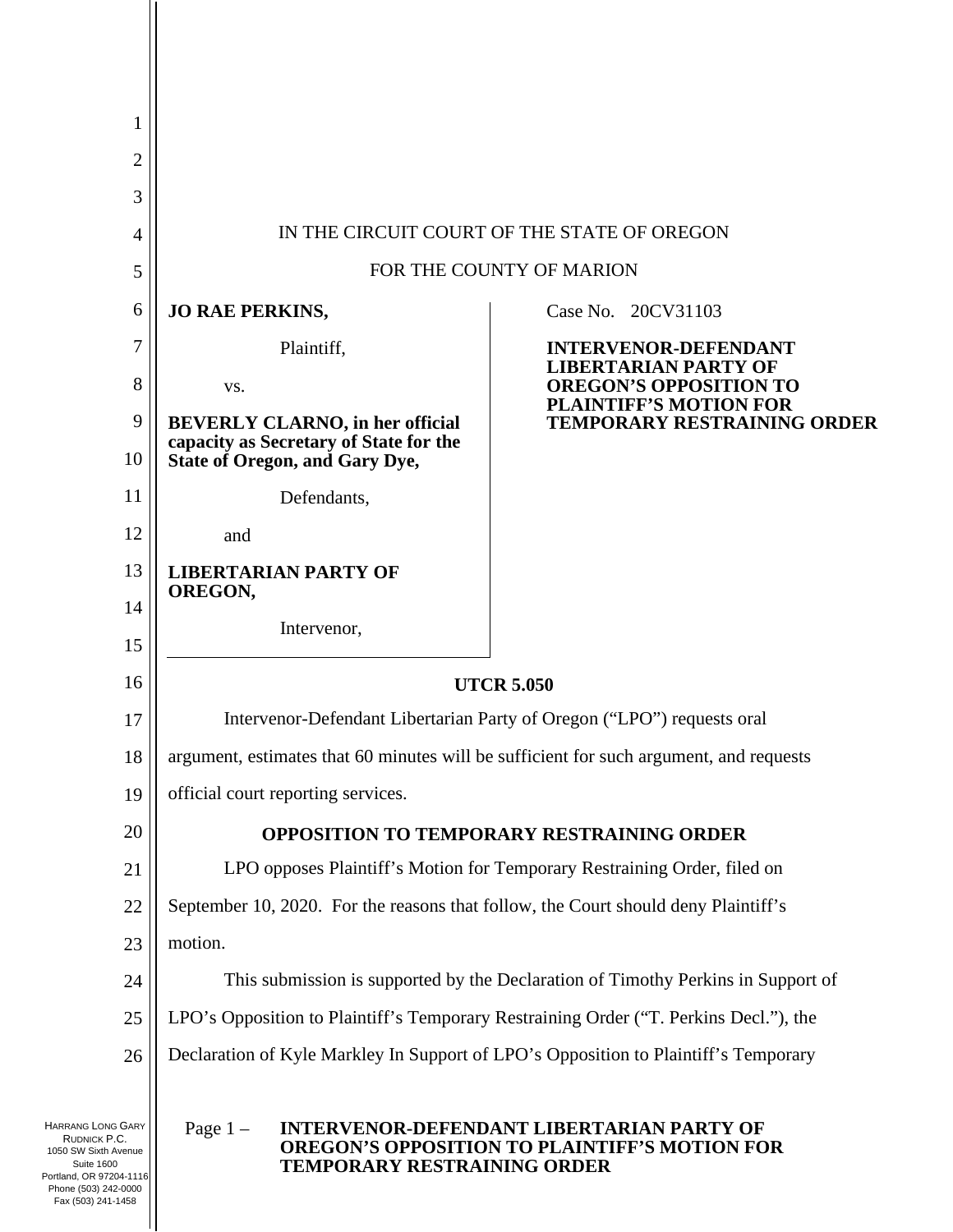1 2 3 Restraining Order ("Markely Decl."), and the Declaration of C. Robert Steringer in Support of LPO's Opposition to Plaintiff's Temporary Restraining Order ("Steringer Decl."), the court's file, and the following points and authorities.

4

5

#### **POINTS AND AUTHORITIES**

### **I. INTRODUCTION**

6 7 8 9 10 11 12 13 14 15 16 17 18 This is the latest attempt by Richard Burke to seize control of the LPO for the benefit of the Oregon Republican Party. He made these arguments to the Oregon Secretary of State in 2011, and lost. He made these arguments to the Clackamas County Circuit Court and the Oregon Court of Appeals, and lost. He made these arguments to the Oregon Secretary of State in 2017, and lost. Now, he seeks to disqualify all of the LPO's 27 candidates for state offices in favor of the 4 candidates his dissenting group "nominated" (2 of whom also received the legitimate nomination of the LPO). And he is doing it under the auspices of a complaint filed on behalf of the GOP candidate for U.S. Senate, who claims it would be politically advantageous not to have an LPO challenger and who wants this court to clear the way for her. In fact, as the record makes amply clear, Plaintiff Jo Rae Perkins ("Perkins") is nothing more than a nominal party put forward by Burke in an attempt to avoid the application of claim and issue preclusion to him and his associates.

19 20 This court should deny plaintiff's motion for a temporary restraining order for the following reasons:

1. Plaintiff cannot prevail on the merits because:

22 23 24 25 26 a. The Secretary of State resolved the dispute between the LPO and the Burke/Reeves group in 2011, rejecting the Burke/Reeves group's attempt to take over the LPO in an order that is now final and no longer subject to judicial review. *Reeves v. Wagner*, 295 Or App 295, 434 P3d 429 (2018),

HARRANG LONG GARY RUDNICK P.C. 1050 SW Sixth Avenue Suite 1600 Portland, OR 97204-1116 Phone (503) 242-0000 Fax (503) 241-1458

21

#### Page 2 – **INTERVENOR-DEFENDANT LIBERTARIAN PARTY OF OREGON'S OPPOSITION TO PLAINTIFF'S MOTION FOR TEMPORARY RESTRAINING ORDER**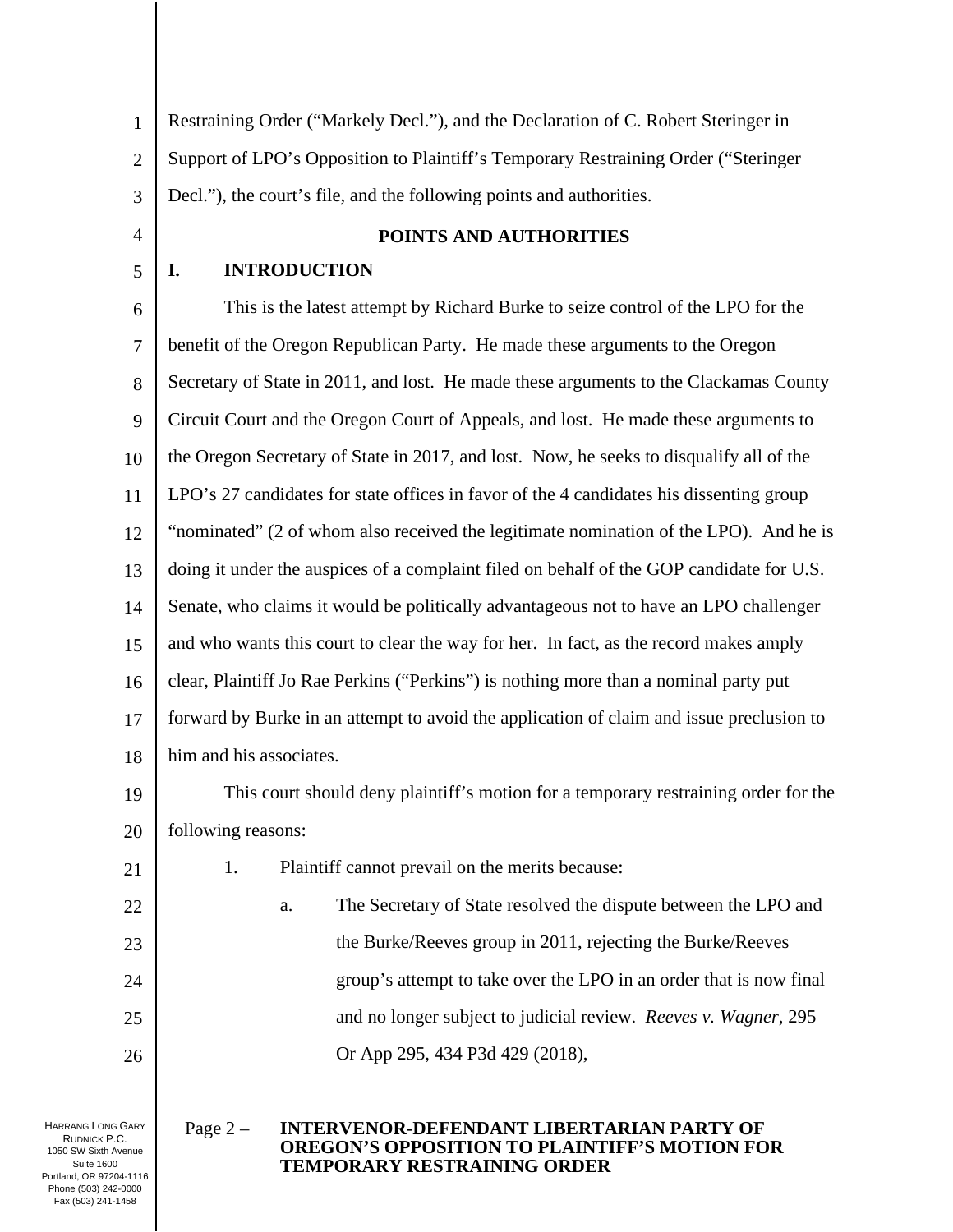| 1                                                         |                                                                                                                                                                    |              | $b$ .     | Under Oregon law and under the First Amendment to the United                                                                                                               |
|-----------------------------------------------------------|--------------------------------------------------------------------------------------------------------------------------------------------------------------------|--------------|-----------|----------------------------------------------------------------------------------------------------------------------------------------------------------------------------|
| $\overline{c}$                                            |                                                                                                                                                                    |              |           | States Constitution, neither the Secretary of State nor this court can                                                                                                     |
| 3                                                         |                                                                                                                                                                    |              |           | adjudicate the LPO's intraparty dispute.                                                                                                                                   |
| $\overline{4}$                                            |                                                                                                                                                                    |              | c.        | The LPO properly amended its bylaws in 2011.                                                                                                                               |
| 5                                                         |                                                                                                                                                                    |              | d.        | Plaintiff did not join all necessary parties to this action, most                                                                                                          |
| 6                                                         |                                                                                                                                                                    |              |           | importantly, the other 27 LPO candidates she wishes to remove                                                                                                              |
| 7                                                         |                                                                                                                                                                    |              |           | from the ballot.                                                                                                                                                           |
| 8                                                         |                                                                                                                                                                    | 2.           |           | A temporary restraining order removing the LPO's candidates from the                                                                                                       |
| 9                                                         |                                                                                                                                                                    |              |           | ballot would provide no benefit to plaintiff, but would irreparably harm                                                                                                   |
| 10                                                        |                                                                                                                                                                    |              |           | the LPO, its candidates, and Oregon voters.                                                                                                                                |
| 11                                                        |                                                                                                                                                                    | 3.           |           | A temporary restraining order would be in derogation of the public                                                                                                         |
| 12                                                        |                                                                                                                                                                    |              | interest. |                                                                                                                                                                            |
| 13                                                        | П.                                                                                                                                                                 | <b>FACTS</b> |           |                                                                                                                                                                            |
| 14                                                        | The underlying facts giving rise to this dispute are set out in a decision by the<br>Oregon Court of Appeals in Reeves v. Wagner, 295 Or App 295, 297, 434 P3d 429 |              |           |                                                                                                                                                                            |
| 15                                                        |                                                                                                                                                                    |              |           |                                                                                                                                                                            |
| 16                                                        |                                                                                                                                                                    |              |           | (2018), which are presented here for this Court's convenience:                                                                                                             |
| 17                                                        |                                                                                                                                                                    |              |           | "At the March 2010 annual LPO convention, defendant                                                                                                                        |
| 18                                                        |                                                                                                                                                                    |              |           | Wagner was elected LPO vice-chairperson. On March 12,<br>2011, the LPO met for its 2011 annual convention, with 20                                                         |
| 19                                                        |                                                                                                                                                                    |              |           | party members in attendance. The convention fell short of a<br>quorum as defined by the then-existing, 2009 LPO bylaws.                                                    |
| 20                                                        |                                                                                                                                                                    |              |           | On Wagner's motion, the convention was adjourned and<br>continued to May 21, 2011. Shortly after the March 2011                                                            |
| 21                                                        |                                                                                                                                                                    |              |           | meeting, then LPO state chairperson Weston resigned.<br>Under the 2009 bylaws, upon the resignation of a state                                                             |
| 22                                                        |                                                                                                                                                                    |              |           | chairperson, the vice-chairperson "shall serve as State<br>Chairperson until the close of the next annual convention."                                                     |
| 23                                                        |                                                                                                                                                                    |              |           | Thus, Wagner, as vice-chairperson, assumed the office of<br>state chairperson. Wagner then called a meeting of the                                                         |
| 24                                                        |                                                                                                                                                                    |              |           | "State Committee" (a committee established by the LPO<br>constitution) for March 31, 2011. A majority of those                                                             |
| 25                                                        |                                                                                                                                                                    |              |           | attending the March 31, 2011, meeting adopted a new<br>constitution and bylaws, with new quorum and membership                                                             |
| 26                                                        |                                                                                                                                                                    |              |           | requirements [the "2011 Bylaws"]. At the same meeting,<br>the State Committee appointed a board of directors, which<br>subsequently appointed defendants as officers, with |
| HARRANG LONG GARY<br>RUDNICK P.C.<br>1050 SW Sixth Avenue |                                                                                                                                                                    | Page $3-$    |           | <b>INTERVENOR-DEFENDANT LIBERTARIAN PARTY OF</b><br><b>OREGON'S OPPOSITION TO PLAINTIFF'S MOTION FOR</b>                                                                   |

**TEMPORARY RESTRAINING ORDER**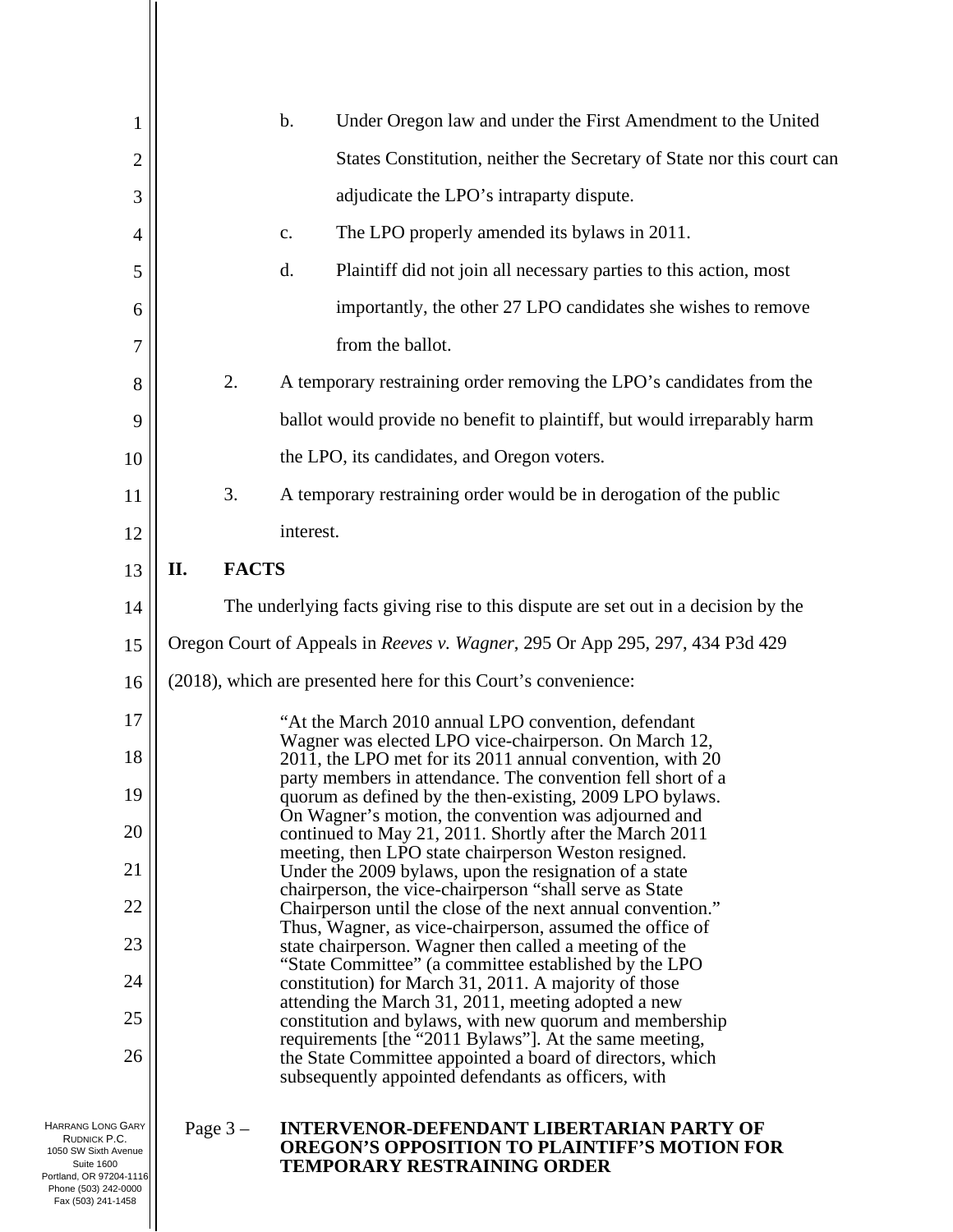| $\mathbf{1}$                                                                          | Wagner as state chairperson. At a meeting of April 19,                                                                                                                            |
|---------------------------------------------------------------------------------------|-----------------------------------------------------------------------------------------------------------------------------------------------------------------------------------|
| $\overline{2}$                                                                        | 2011, the newly created board of directors met and changed<br>the rescheduled May 21, 2011, annual convention into a                                                              |
| 3                                                                                     | social event at a different location. The newly adopted<br>by laws were subsequently ratified by the membership by                                                                |
| 4                                                                                     | ballot and filed with the Secretary of State.                                                                                                                                     |
| 5                                                                                     | Plaintiffs are registered Libertarian electors. Only one<br>plaintiff, Terry, was present at the March 31, 2011, meeting<br>called by Wagner, and he objected to the proceedings. |
| 6                                                                                     | Plaintiffs instead attended the rescheduled May 21, 2011,                                                                                                                         |
| $\overline{7}$                                                                        | annual convention, which defendants did not attend and<br>which, like the March 12, 2011, convention, failed to                                                                   |
| 8                                                                                     | achieve a quorum. The rescheduled annual convention was<br>adjourned sine die.                                                                                                    |
| 9                                                                                     | Under the 2009 bylaws, officers' terms begin immediately                                                                                                                          |
| 10                                                                                    | upon the close of an annual convention. But, because of the<br>lack of a quorum, no officers were elected at the May 21,                                                          |
| 11                                                                                    | 2011, annual convention. The 2009 bylaws provide that the<br>State Committee can meet for the purpose of filling vacant                                                           |
| 12                                                                                    | officer positions. Immediately after the convention,<br>plaintiffs, as the putative remaining State Committee                                                                     |
| 13                                                                                    | members, held a State Committee meeting, where the<br>members present elected plaintiffs as officers, with Reeves                                                                 |
| 14                                                                                    | as state chairperson. In late May 2011, the Secretary of<br>State rejected plaintiffs' attempt to register their elected                                                          |
| 15                                                                                    | officers, because the Secretary had previously recognized<br>Wagner as LPO chairperson.                                                                                           |
| 16                                                                                    | Since May 2011, the Wagner group and the Reeves group                                                                                                                             |
| 17                                                                                    | have vied for leadership and control of the LPO. The<br>question underlying their dispute is whether the 2009                                                                     |
| 18                                                                                    | bylaws or the bylaws adopted at the March 31, 2011,<br>meeting govern the activities of the LPO."                                                                                 |
| 19                                                                                    | 295 Or App at 297-299.                                                                                                                                                            |
| 20                                                                                    | In September 2011 the Burke/Reeves group sought recognition by the Oregon                                                                                                         |
| 21                                                                                    | Secretary of State. Elections Director Trout issued a letter to Reeves and Wagner that                                                                                            |
| 22                                                                                    | stated the Secretary of State's decision:                                                                                                                                         |
| 23                                                                                    | "We currently recognize, and will continue to recognize                                                                                                                           |
| 24                                                                                    | Wes Wagner as the Chair of the Libertarian Party of<br>Oregon."                                                                                                                   |
| 25                                                                                    | Steringer Decl. Ex. 1 (2011 Secretary of State Order). The Burke/Reeves group did not                                                                                             |
| 26                                                                                    | seek judicial review of the Secretary of State's order. Reeves, 295 Or App at 301.                                                                                                |
| <b>HARRANG LONG GARY</b><br>RUDNICK P.C.<br>1050 SW Sixth Avenue<br><b>Suite 1600</b> | Page $4-$<br><b>INTERVENOR-DEFENDANT LIBERTARIAN PARTY OF</b><br><b>OREGON'S OPPOSITION TO PLAINTIFF'S MOTION FOR</b><br><b>TEMPORARY RESTRAINING ORDER</b>                       |

Portland, OR 97204-1116 Phone (503) 242-0000 Fax (503) 241-1458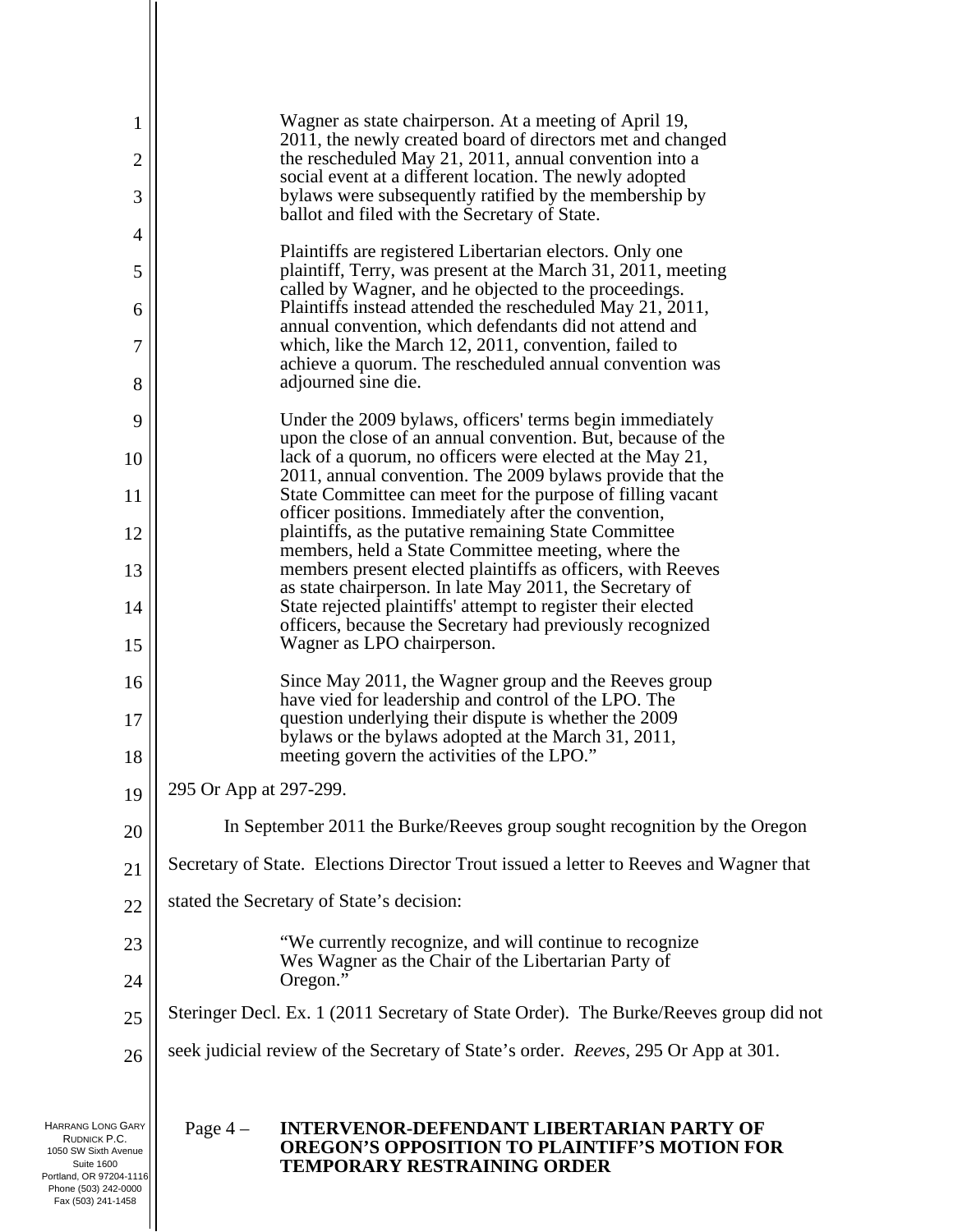1 2 3 4 5 In the spring of 2012, the LPO Board of Directors referred the 2011 Bylaws to every Libertarian elector in Oregon for ratification or veto, as part of the mail balloting for the 2012 primary. Steringer Decl. Ex. 4 at 4-5, 8-11. At the close of voting, over 96% of Libertarian electors returning ballots ratified the 2011 Bylaws, with 725 in favor and 26 opposed. *Id.* at 8.

6

#### $\mathbf{A}$ . **Clackamas County Litigation**

7 8 9 10 As suggested by the Court of Appeals' recital of facts, the Burke/Reeves group commenced litigation against the LPO in Clackamas County Circuit Court. Among other things, the Burke/Reeves group sought declaratory relief because, according to them, the LPO was operating under void bylaws. Steringer Decl. Ex. 2.

11 The Clackamas County Circuit Court granted summary judgment in favor of the

12 LPO, concluding that the judicial branch could not and should not insert itself in the

13 political party's dispute or dictate the result. Steringer Decl. Ex. 3.

14 The Burke/Reeves group appealed, and the Court of Appeals held that their

15 "exclusive remedy was to seek judicial review \* \* \* under the APA." *Reeves*, 295 Or

16 App at 305. The Court of Appeals found that the Burke/Reeves group had not sought

17 judicial review under the APA, "and the time period to do that has expired." *Id.* at 306.

18 The Burke/Reeves group argued that they were not challenging the Secretary's

19 determination of who are LPO officers. *Id.* at 308. The court disagreed:

> "[I]n practical effect, the Secretary's determination is being challenged. In presenting conflicting lists of officers to the Secretary, the same parties involved in this declaratory judgment action placed before the Secretary their dispute concerning the leadership of the LPO. \* \* \* [T]he Secretary in fact resolved the parties' dispute through a letter directed to the parties receiving the Wagner group's list and rejecting the Reeves group's list."

*Id.* at 308.

26

20

21

22

23

24

25

HARRANG LONG GARY RUDNICK P.C. 1050 SW Sixth Avenue Suite 1600 Portland, OR 97204-1116 Phone (503) 242-0000 Fax (503) 241-1458

# Page 5 – **INTERVENOR-DEFENDANT LIBERTARIAN PARTY OF OREGON'S OPPOSITION TO PLAINTIFF'S MOTION FOR TEMPORARY RESTRAINING ORDER**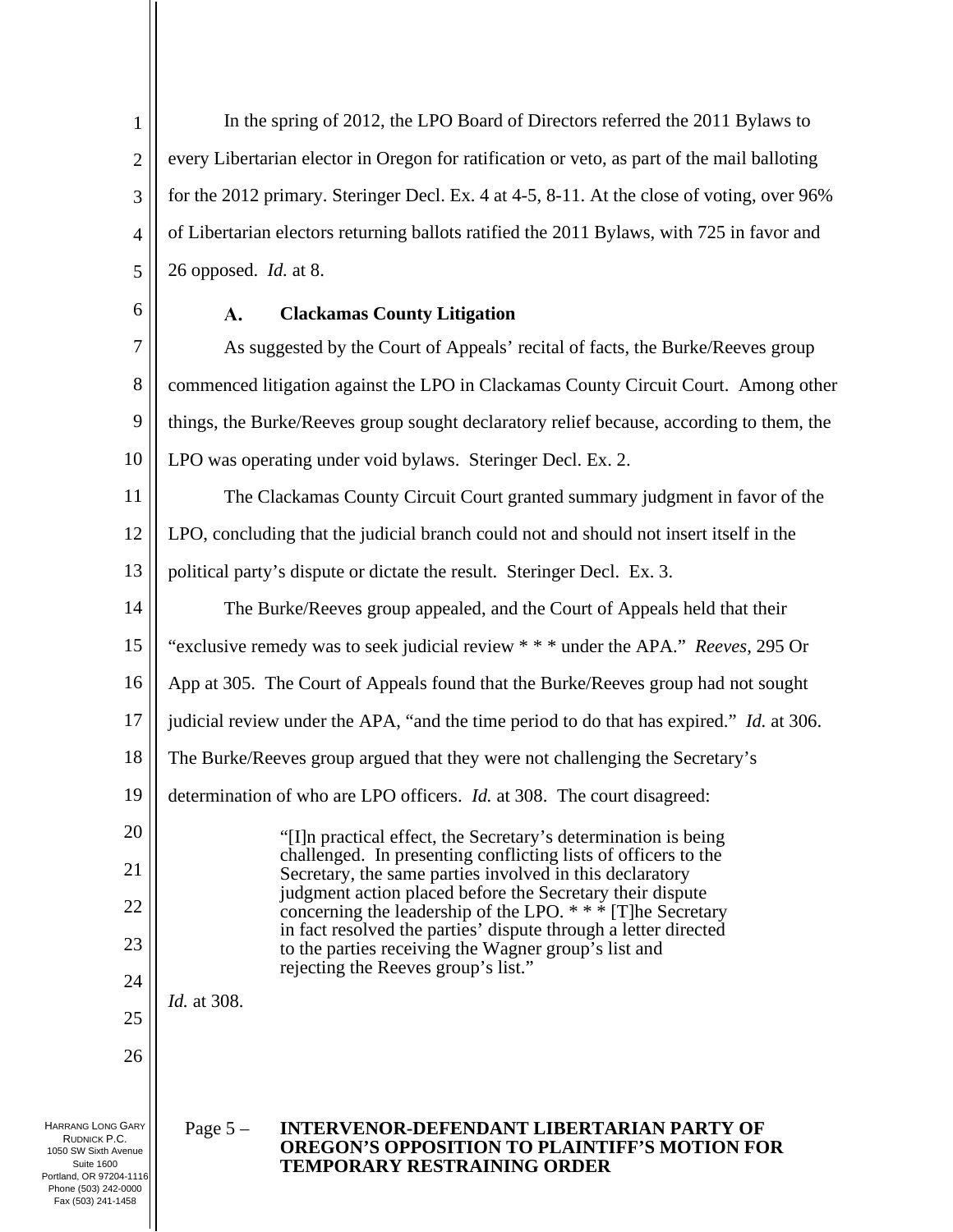1

#### **B. Secretary of State Dennis Richardson's Order**

| $\overline{2}$    | While the Burke/Reeves group's appeal was pending, the Burke/Reeves group                                                                                                             |  |  |  |
|-------------------|---------------------------------------------------------------------------------------------------------------------------------------------------------------------------------------|--|--|--|
| 3                 | again challenged the LPO's leadership in a complaint to Secretary of State Dennis                                                                                                     |  |  |  |
| $\overline{4}$    | Richardson. Markley Decl. Ex. 1. Secretary of State Dennis Richardson, after making "a                                                                                                |  |  |  |
| 5                 | careful review of the records presented by both groups, and after considerable                                                                                                        |  |  |  |
| 6                 | deliberations" recognized LPO leadership. Steringer Decl. Ex. 6. Secretary Richardson's                                                                                               |  |  |  |
| 7                 | 2017 order stated that "[n]either group followed the 2009 LPO bylaws that both groups                                                                                                 |  |  |  |
| 8                 | agree were in force in March 2011." The order explained:                                                                                                                              |  |  |  |
| 9                 | "It is significant to note that the current bylaws of the group                                                                                                                       |  |  |  |
| 10                | this office recognizes as the Libertarian Party of Oregon<br>allow for full participation by members of the other group.<br>If they have disagreements with the recognized leaders of |  |  |  |
| 11                | the party, they are welcome to vote for other candidates or<br>even run for office themselves."                                                                                       |  |  |  |
| 12                | Steringer Decl. Ex. 6. The Burke/Reeves group did not seek judicial review of the 2017                                                                                                |  |  |  |
| 13                | Secretary of State order. Steringer Decl. at ¶5.                                                                                                                                      |  |  |  |
| 14                |                                                                                                                                                                                       |  |  |  |
| 15                | $\mathbf{C}$ .<br>LPO holds elections and submits its candidate filings to the Oregon<br><b>Secretary of State</b>                                                                    |  |  |  |
| 16                | LPO elections are governed by the LPO's Constitution and Bylaws. Markley                                                                                                              |  |  |  |
| 17                | Decl. Ex. 2. Consistent with LPO's Constitution and Bylaws, the LPO approved the                                                                                                      |  |  |  |
| 18                | 2020 Primary Election Rules. Markley Decl. Ex. 3.                                                                                                                                     |  |  |  |
| 19                | Due to the coronavirus pandemic, the LPO Board of Directors voted to delay the                                                                                                        |  |  |  |
| 20                | primary election at two Board of Directors meetings. See T Perkins Decl. [2; Markley                                                                                                  |  |  |  |
| 21                | Decl. ¶4. The filing deadline for LPO's primary election was May 8, 2020. Markley                                                                                                     |  |  |  |
| 22                | Decl. ¶4. Of the 31 people who sought to run on the LPO's primary election ballot, 17 of                                                                                              |  |  |  |
| 23                | the candidates were Republicans and 13 candidates were Libertarians. Id. Only three                                                                                                   |  |  |  |
| 24                | races were contested: U.S. Senator, U.S. Representative district 5, and Secretary of State.                                                                                           |  |  |  |
| 25                | Id.                                                                                                                                                                                   |  |  |  |
| 26                |                                                                                                                                                                                       |  |  |  |
|                   |                                                                                                                                                                                       |  |  |  |
| HARRANG LONG GARY | $P309 6 -$<br>INTERVENOR.DEFENDANT LIBERTARIAN PARTY OF                                                                                                                               |  |  |  |

RUDNICK P.C. 1050 SW Sixth Avenue Suite 1600 Portland, OR 97204-1116 Phone (503) 242-0000 Fax (503) 241-1458

#### Page 6 – **INTERVENOR-DEFENDANT LIBERTARIAN PARTY OF OREGON'S OPPOSITION TO PLAINTIFF'S MOTION FOR TEMPORARY RESTRAINING ORDER**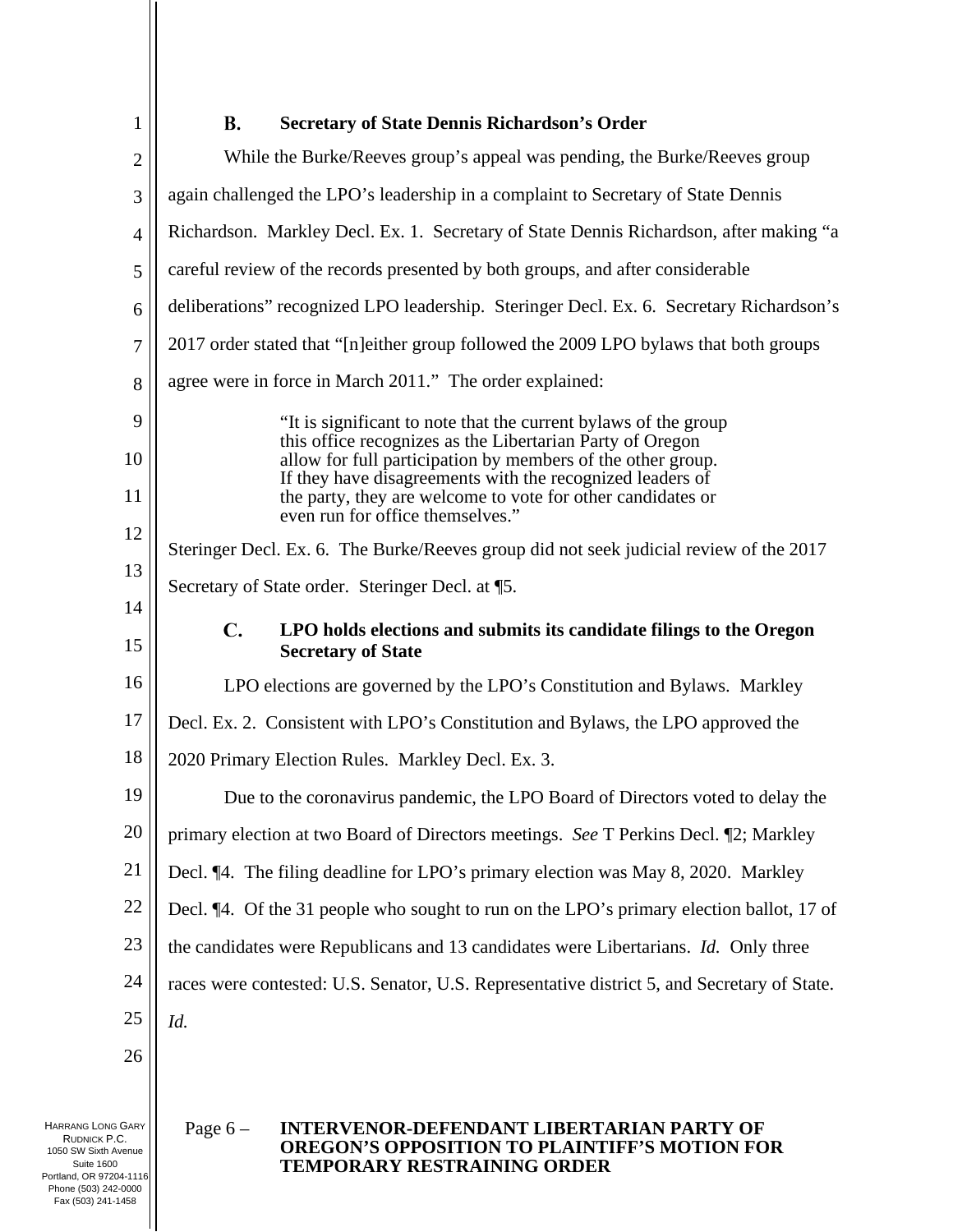1 2 3 4 5 6 The 2020 LPO primary election ballots were mailed to the over 19,000 Oregon Libertarian registered voters on June 8, 2020. T Perkins Decl. ¶3. The ballot return date was July 6, 2020. *Id.* The LPO received 609 timely, signed, and counted ballots. *Id.* at ¶4. As a result, LPO nominated a total of 33 candidates for the 2020 election: 6 candidates are running for federal office; 23 candidates are running for state office; and 4 candidates are running for local office. *Id.* at ¶6.

7

#### D. **The Burke/Reeves group continues to challenge LPO's leadership**

8 9 10 11 12 13 14 15 16 17 18 19 20 21 22 23 24 Notwithstanding the forgoing, the Burke/Reeves group have continued to challenge the LPO's right to operate under the 2011 Bylaws, insisting that the 2009 Bylaws remain in effect and, as a result, the Burke/Reeves group are the proper leaders of LPO. *See* Declaration of Richard Burke ("Burk Decl.") Ex. 1 (May 2019 letter to Secretary Clarno); Ex. 2 (July 2020 letter to Secretary Clarno).<sup>1</sup> Purportedly operating under the 2009 Bylaws, following an unknown method and involving an unknown number of registered voters, Burke Decl. ¶15, the Burke/Reeves group claims it nominated four candidates and submitted candidate filings to the Oregon Secretary of State on August 24, 2020. Burke Decl. ¶18, Ex 3. The Burke/Reeves group "nominated" Sandra Nelson as a candidate for State Representative, Ex. 3 at 1, Harmony Mulkey as a candidate for Oregon State Senate, Ex. 3 at 3, Kim Thatcher as a candidate for Oregon Secretary of State, Ex. 3 at 5, and Tim Reeves as a candidate for the Oregon House of Representatives, Ex. 3 at 7. Two of the Burke/Reeves group's nominees, Sandra Nelson and Harmony Mulkey, were nominated by the LPO. *See* Burke Decl. Ex. 5 at 7 (Nelson), 23 (Mulkey). Kim Thatcher was a registered candidate in LPO's primary but lost to Kyle Markley.

25

26 1 It is worth noting that Burke's declaration is riddled with purported accounts of LPO meeting minutes, but those meeting minutes are not attached as exhibits to Burke's declaration. *See* Burke Decl. ¶¶12-14. Because the best evidence of documents are the documents themselves, this Court should not give weight to Burke's statements.

HARRANG LONG GARY RUDNICK P.C. 1050 SW Sixth Avenue Suite 1600 Portland, OR 97204-1116 Phone (503) 242-0000 Fax (503) 241-1458

### Page 7 – **INTERVENOR-DEFENDANT LIBERTARIAN PARTY OF OREGON'S OPPOSITION TO PLAINTIFF'S MOTION FOR TEMPORARY RESTRAINING ORDER**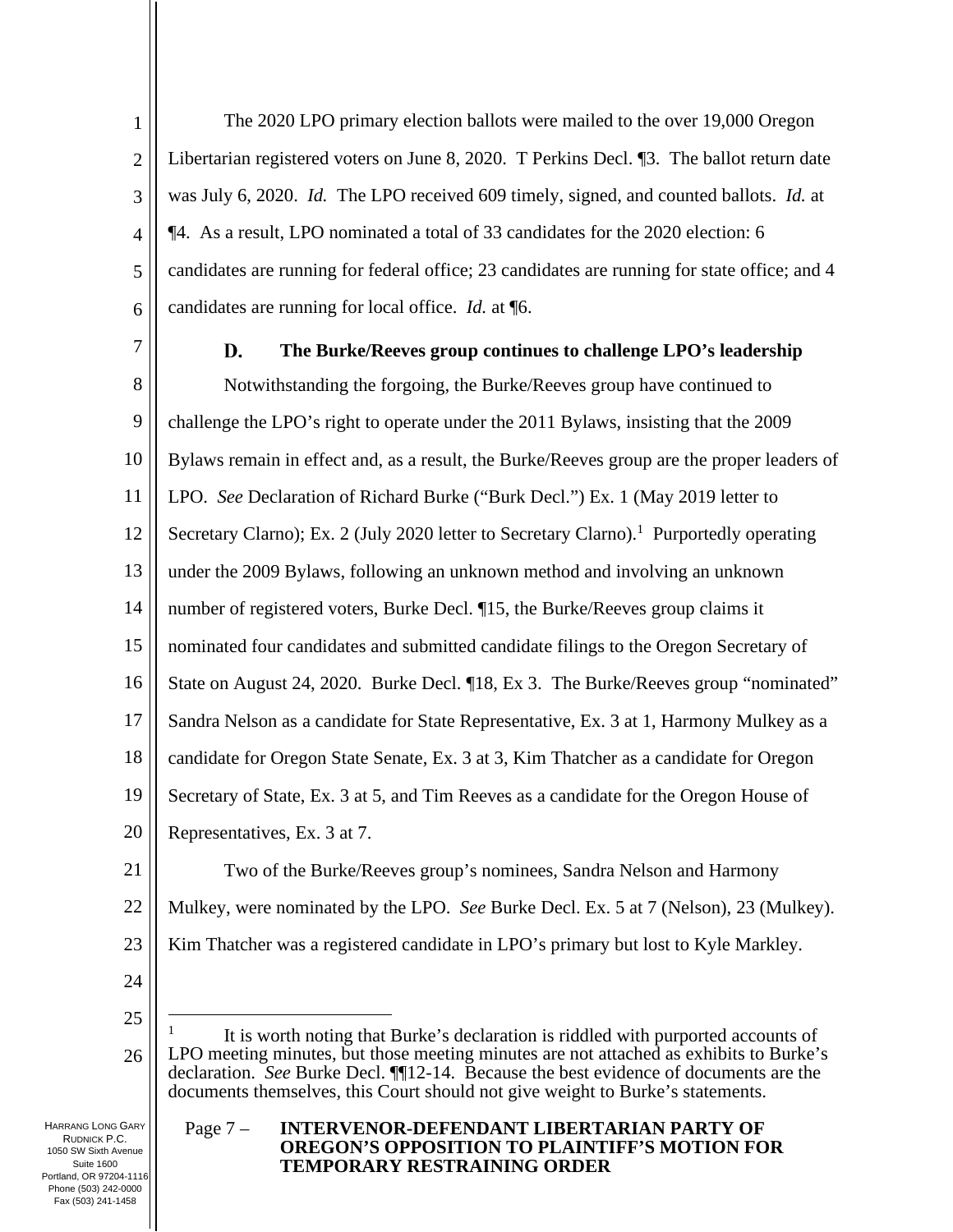1 2 T. Perkins Decl. ¶5. Tim Reeves was neither registered as a candidate nor written-in in LPO's primary. *Id.*

3 4 5 The Oregon Secretary of State rejected the Burke/Reeves' group's candidate filings, because Tim Reeves is not listed as one of the officers of LPO. Burke Decl. Ex. 4 at 1.

6

#### $\mathbf{F}_{\cdot}$ **Republican U.S. Senate Candidate Perkins files her complaint**

7 8 9 10 11 On September 10, 2020, Perkins, the Republican nominee for U.S. Senator, filed this action against Secretary Clarno and Dye, the LPO candidate running against her. According to Perkins, "Dye's presence in the race will tend to take votes I would otherwise get." Declaration of Jo Rae Perkins at ¶3. As a result, Perkins seeks "a ruling from this Court that requires the Secretary of State to remove him." *Id.* at 4.

12

## **III. ARGUMENT**

13 14 15 16 17 18 19 20 21 A court may issue a temporary restraining order "[w]hen it appears that a party is entitled to relief demanded in a pleading, and such relief, or any part thereof, consists of restraining the commission or continuance of some act, the commission or continuance of which during the litigation would produce injury to the party seeking the relief." ORCP 79  $A(1)(a)$ . When determining whether to issue a temporary restraining order, courts consider, among other things: (1) The likelihood that the party requesting the injunction will ultimately prevail on the merits of its claim; (2) Whether the party will be irreparably harmed during the litigation if the injunction is not issued;

- (3) The harm to the movant against the harm to the opposing party; and
- (4) The public interest if the injunction is issued.

*Elkhorn Baptist Church v. Brown*, 366 Or 506, 518-19, 466 P3d 30 (2020).

26

22

23

24

25

HARRANG LONG GARY RUDNICK P.C. 1050 SW Sixth Avenue Suite 1600 Portland, OR 97204-1116 Phone (503) 242-0000 Fax (503) 241-1458

### Page 8 – **INTERVENOR-DEFENDANT LIBERTARIAN PARTY OF OREGON'S OPPOSITION TO PLAINTIFF'S MOTION FOR TEMPORARY RESTRAINING ORDER**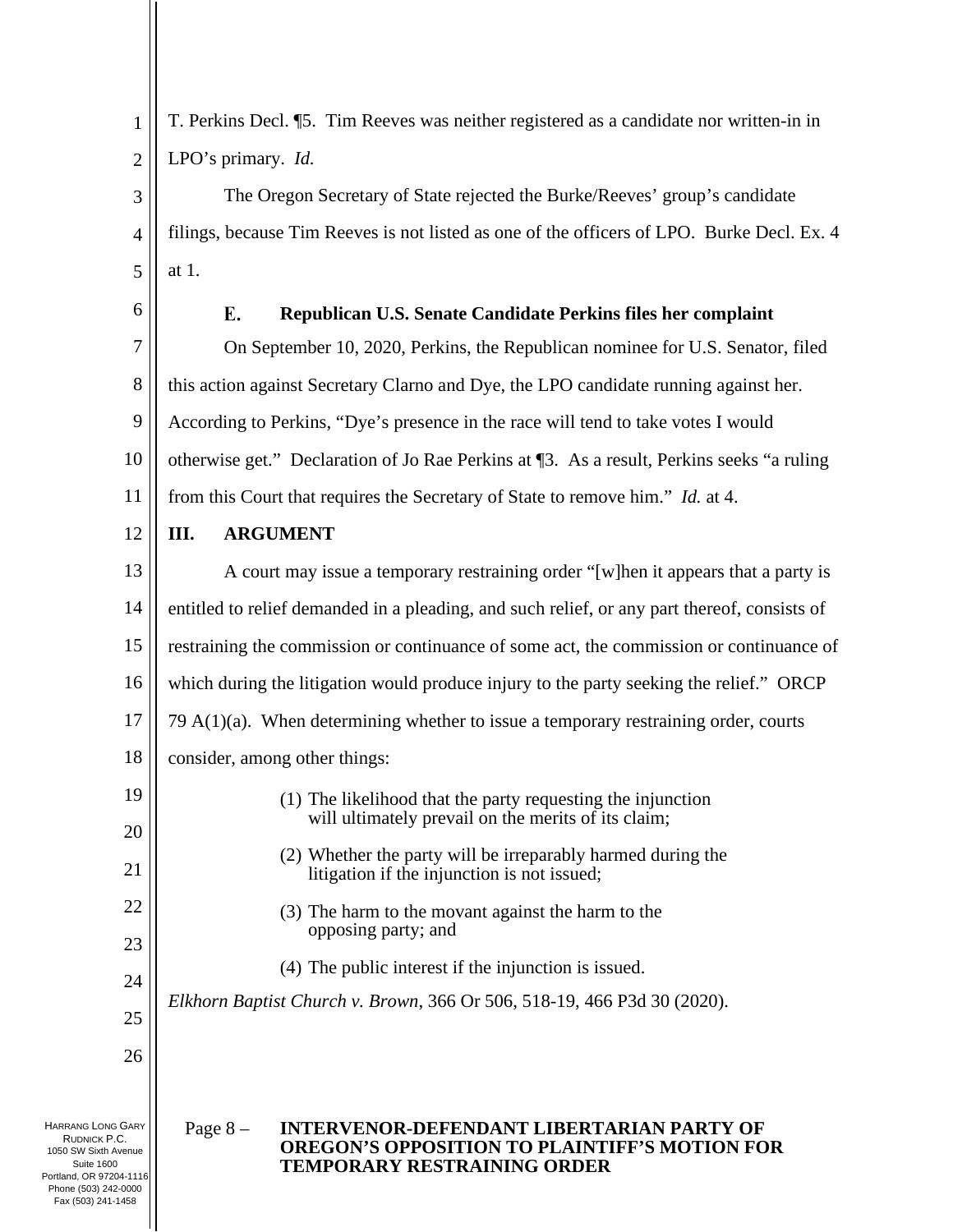1 2 For the following reasons, Perkins has not established the requisite requirements for this Court to grant motion for a temporary restraining order.

3

4

5

6

7

8

9

10

11

12

13

#### **Perkins cannot prevail on the merits.**   $\mathbf{A}$ .

### **1. Perkins' complaint is untimely and is barred by claim and issue preclusion.**

Perkins' objections to Secretary Clarno's actions and alleged inactions in 2020 are all based on the LPO's reorganization in 2011. For Perkins to prevail, this court would have to re-adjudicate the 2011 dispute between the LPO and the Burke/Reeves group and reach a different conclusion than the Secretary of State, the Clackamas County Circuit Court, and the Oregon Court of Appeals reached. This court cannot do that. The 2011 dispute was resolved by the Secretary of State in an order that is final and no longer subject to judicial review. *Reeves,* 295 Or App at 308-09. Perkins' complaint is untimely and barred by claim preclusion and issue preclusion.

14

20

21

23

24

25

26

#### $\mathbf{R}$ . **Perkins' complaint is untimely.**

15 16 17 18 19 Although Perkins claims to be challenging Secretary Clarno's actions in 2020, she actually is challenging Secretary of State Kate Brown's decision in 2011 to recognize the LPO in its current form. If the 2011 Secretary of State Order is valid, Perkins is foreclosed from arguing that the Burke/Reeves group are the true leaders of the Libertarian Party of Oregon.

22 Under Oregon law, an agency order in other than a contested case must be challenged by a petition for judicial review within 60 days. ORS 183.484(2). Obviously, the deadline for challenging the 2011 Secretary of State Order is long past. In fact, it had passed by the time the Reeves/Burke group asked the Clackamas County Circuit Court to give them control of the LPO. When the Oregon Court of Appeals affirmed the circuit court's judgment rejecting the Burke/Reeves group's lawsuit, it forever ended the dispute that Reeves and Burke are trying to relitigate here through Perkins.

HARRANG LONG GARY RUDNICK P.C. 1050 SW Sixth Avenue Suite 1600 Portland, OR 97204-1116 Phone (503) 242-0000 Fax (503) 241-1458

#### Page 9 – **INTERVENOR-DEFENDANT LIBERTARIAN PARTY OF OREGON'S OPPOSITION TO PLAINTIFF'S MOTION FOR TEMPORARY RESTRAINING ORDER**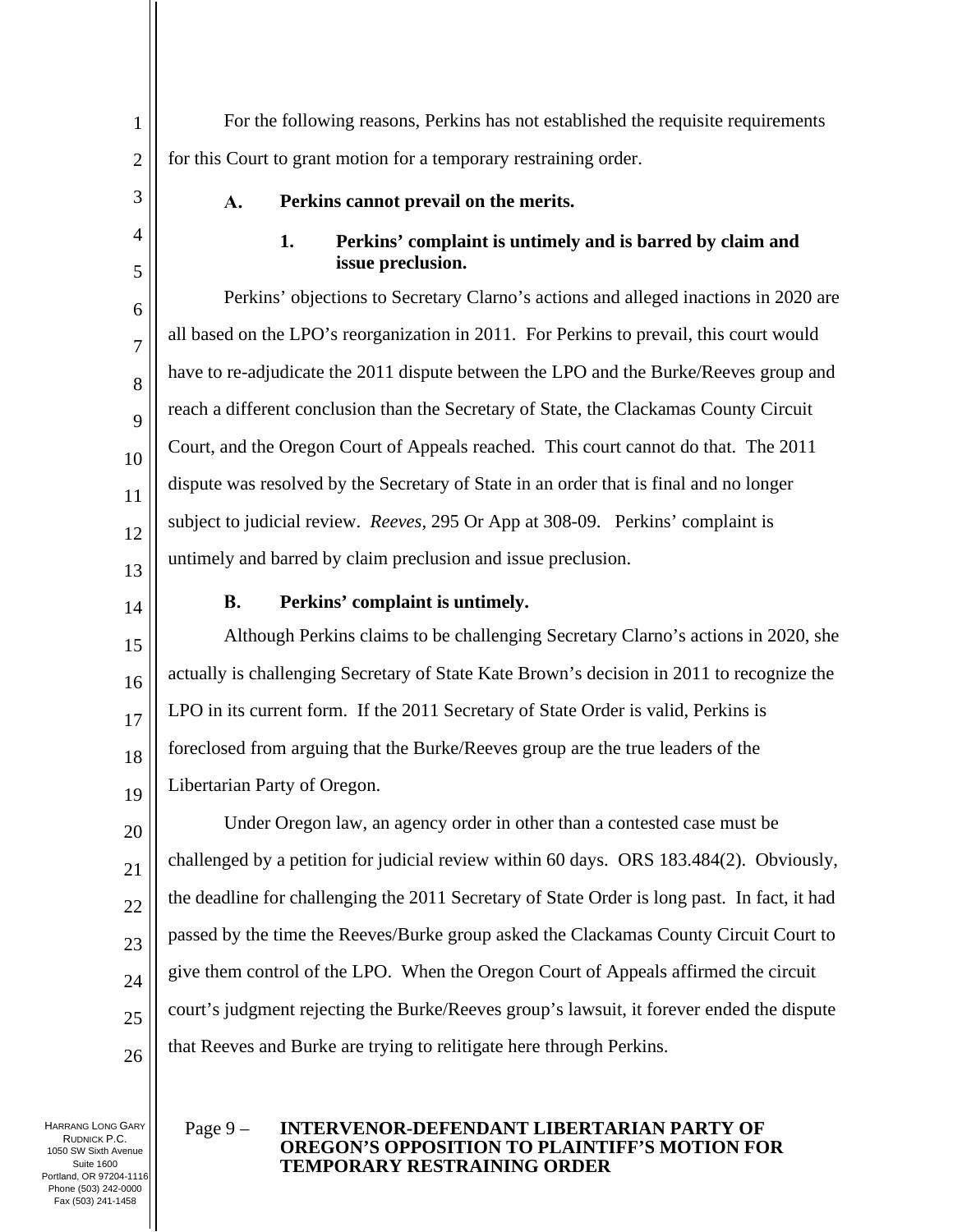| 1                                                                | $\mathbf{C}$ .<br>Perkins' complaint is barred by issue preclusion.                                                  |  |  |  |  |
|------------------------------------------------------------------|----------------------------------------------------------------------------------------------------------------------|--|--|--|--|
| $\overline{2}$                                                   | The doctrine of <u>issue</u> preclusion prevents Perkins from relitigating whether the                               |  |  |  |  |
| 3                                                                | LPO is the legitimate party recognized by the Oregon Secretary of State. Any resolution                              |  |  |  |  |
| $\overline{4}$                                                   | of Perkins' complaint would require this Court to travel back in time and re-adjudicate                              |  |  |  |  |
| 5                                                                | whether the LPO bylaws were properly amended and, consequently, who constitutes the                                  |  |  |  |  |
| 6                                                                | proper leadership of LPO.                                                                                            |  |  |  |  |
| 7                                                                | Where one tribunal has decided an issue, the decision on that issue may preclude                                     |  |  |  |  |
| 8                                                                | re-litigation of the issue in another proceeding if:                                                                 |  |  |  |  |
| 9                                                                | (1) The issue in the two proceedings is identical;                                                                   |  |  |  |  |
| 10                                                               | (2) The issue was actually litigated and was essential to a<br>final decision on the merits in the prior proceeding; |  |  |  |  |
| 11                                                               | (3) The party sought to be precluded has had a full and fair                                                         |  |  |  |  |
| 12                                                               | opportunity to be heard on that issue;                                                                               |  |  |  |  |
| 13                                                               | (4) The party sought to be precluded was a party or was in<br>privity with a party to the prior proceeding;          |  |  |  |  |
| 14                                                               | (5) The prior proceeding was the type of the proceeding to                                                           |  |  |  |  |
| 15                                                               | which the court will give preclusive effect.                                                                         |  |  |  |  |
| 16                                                               | Nelson v. Emerald People's Utility Dist., 318 Or 99, 104, 862 P2d 1293 (1993). The                                   |  |  |  |  |
| 17                                                               | purpose of the "party or in privity with a party" requirement is to ensure that the party                            |  |  |  |  |
| 18                                                               | being estopped was "adequately protected in the first trial and therefore received due                               |  |  |  |  |
| 19                                                               | process." Gaul v. Tourtellotte, 260 Or 14, 20, 488 P2d 416 (1971). Nonparties to prior                               |  |  |  |  |
| 20                                                               | adjudications whose rights can realistically be said to have been protected in those                                 |  |  |  |  |
| 21                                                               | proceedings tend to fall into one of three categories: (1) those who control an action                               |  |  |  |  |
| 22                                                               | though not a party to it; (2) those whose interests are represented by a party to the action;                        |  |  |  |  |
| 23                                                               | and (3) successors in interest to those having derivative claims. Stevens v. Horton, 161                             |  |  |  |  |
| 24                                                               | Or App 454, 461–62, 984 P2d 868 (1999), rev den, 331 Or 692 (2001).                                                  |  |  |  |  |
| 25                                                               | At bottom, Perkins' complaint seeks a ruling that the LPO is not governed by its                                     |  |  |  |  |
| 26                                                               | current organizational documents or its current leaders, and that the Burke/Reeves group                             |  |  |  |  |
|                                                                  | is the legitimate leadership that the Secretary of State must recognize. This issue has                              |  |  |  |  |
| <b>HARRANG LONG GARY</b><br>RUDNICK P.C.<br>1050 SW Sixth Avenue | <b>INTERVENOR-DEFENDANT LIBERTARIAN PARTY OF</b><br>Page $10-$<br>OREGON'S OPPOSITION TO PLAINTIFF'S MOTION FOR      |  |  |  |  |

RUDNICK P.C. 1050 SW Sixth Avenue Suite 1600 Portland, OR 97204-1116 Phone (503) 242-0000 Fax (503) 241-1458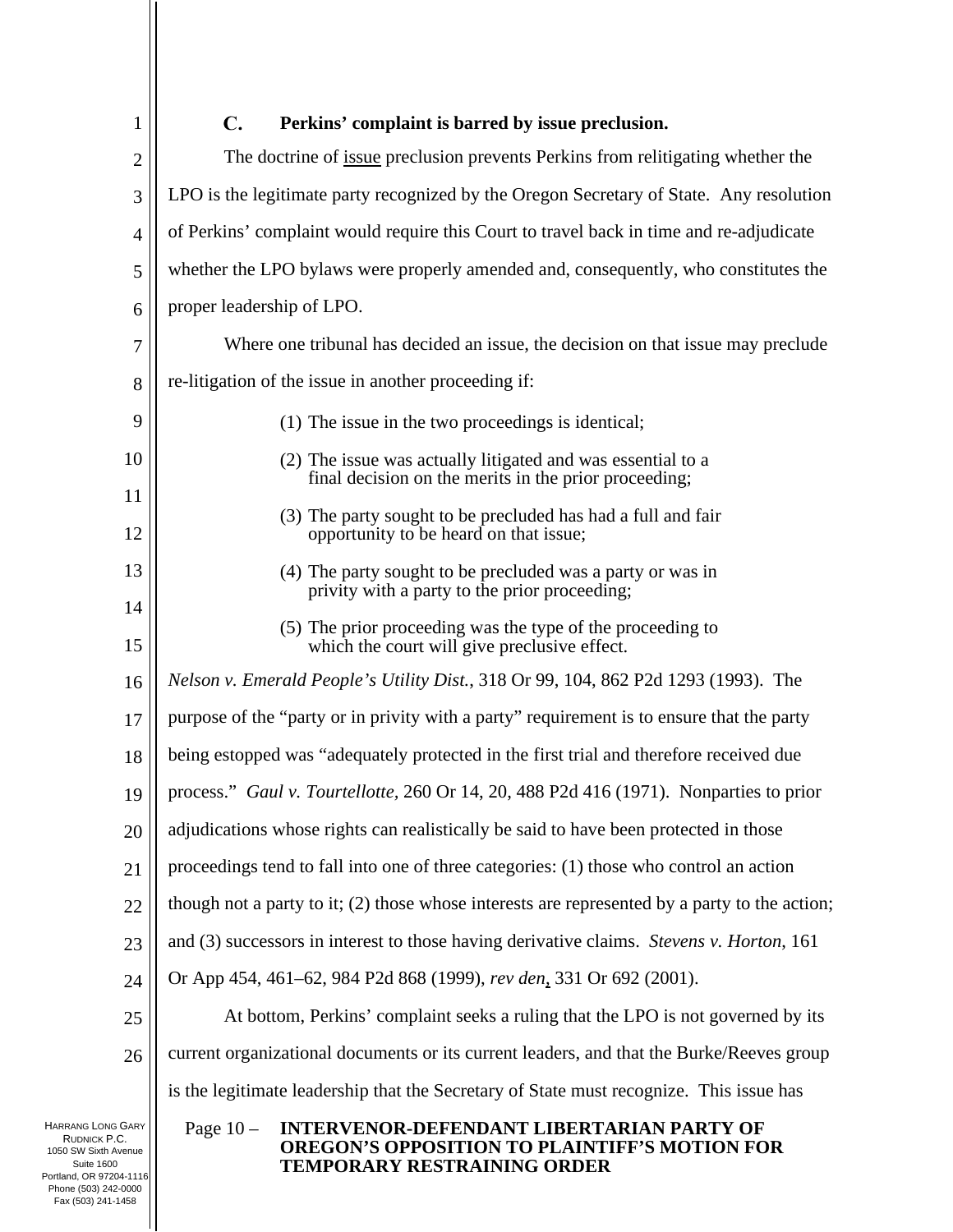1 2 3 4 5 6 7 8 9 been litigated time and time again, with each tribunal affirming the legitimacy of the current LPO against the challenges of the Burke/Reeves group. In 2011, Director of Elections Steven Trout issued an order on behalf of the Secretary of State, declaring the LPO as the official Libertarian Party of Oregon, and directing the LPO to submit its nominees to the Secretary of State. Steringer Decl. Ex. 1. In that order, "the Secretary in fact resolved the parties' dispute through a letter directed to the parties receiving [LPO's] group's list and rejecting the Reeves group's list." *Reeves*, 295 Or App at 308. The Reeves group did not seek judicial review of the 2011 order, so it became final. *Reeves*, 295 Or App at 306.

10 11 12 13 14 15 16 17 Obviously, the purpose of having Perkins bring this lawsuit (as opposed to the Burke/Reeves group) was an attempt to avoid application of issue preclusion. Perkins inevitably will argue that she was not a party to the previous proceedings, and that she is not in privity with the Reeves group. The fallacy of that argument is demonstrated not only by Burke's declaration, demonstrating that the Burke/Reeves group are the impetus behind this litigation, but by the relief Perkins seeks – nullifying LPO's leadership and organizational documents and instating the Burke/Reeves group as the purportedly rightful Libertarian Party of Oregon officers.

18 19 20 21 22 23 24 25 Perkins cannot reasonably argue that her interests were not adequately protected in the previous proceedings brought by the Burke/Reeves group. Her complaint seeks to remove LPO candidates from the ballot and require Secretary Clarno to instate the Burke/Reeves group as the leadership of LPO. The Burke/Reeves group has fought that same battle since 2011, repeatedly urging the Secretary of State and the courts to recognize themselves as the rightful leaders and disavow the LPO as illegitimate. Perkins is undoubtably in privity with the Burke/Reeves group. As a result, she is precluded from raising the same issues which have been adjudicated and decided on the merits.

26

HARRANG LONG GARY RUDNICK P.C. 1050 SW Sixth Avenue Suite 1600 Portland, OR 97204-1116 Phone (503) 242-0000 Fax (503) 241-1458

### Page 11 – **INTERVENOR-DEFENDANT LIBERTARIAN PARTY OF OREGON'S OPPOSITION TO PLAINTIFF'S MOTION FOR TEMPORARY RESTRAINING ORDER**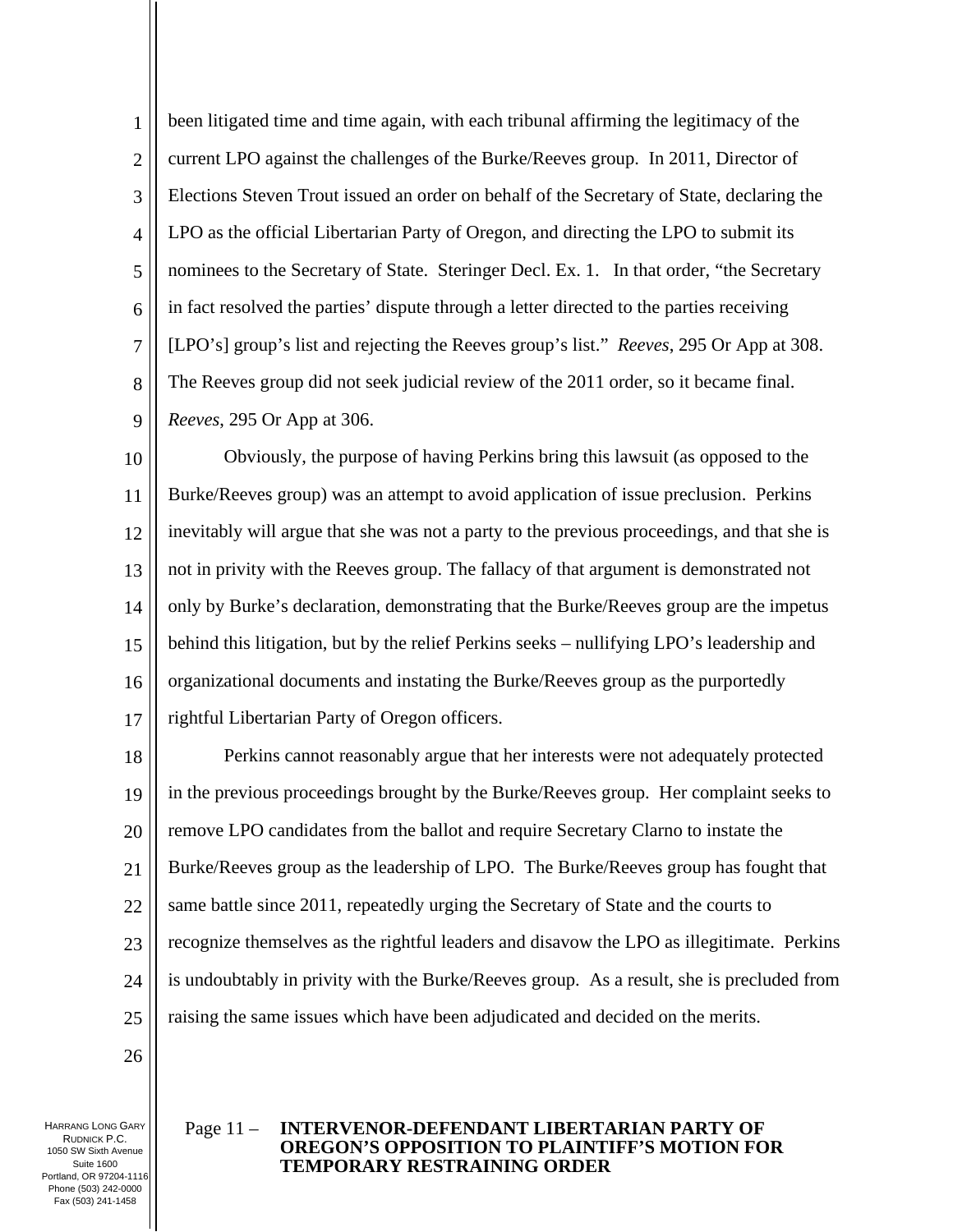1

#### D. **Perkins' complaint is barred by claim preclusion.**

2 3 4 5 6 7 8 9 The doctrine of claim preclusion prevents Perkins from initiating another lawsuit arising from the same set of facts, which have already been adjudicated. Claim preclusion prevents Perkins from bringing the same claims brought by the Burke/Reeves group. "The doctrine of claim preclusion \* \* \* generally prohibits a party from relitigating the same claim or splitting a claim into multiple actions against the same opponent." *Bloomfield v. Weakland*, 339 Or 504, 510-11, 123 P3d275 (2005). A person who was not a party to an earlier action but who is in "privity" with a party also can be barred on claim preclusion grounds from bringing a second action. *Id.* at 511.

10 11 12 13 14 15 16 17 18 19 20 21 22 23 24 In 2011, the Burke/Reeves group brought an action in Clackamas County Circuit Court, arguing that LPO's action to amend its bylaws was improper. The Clackamas County Circuit Court concluded that it could not adjudicate intraparty disputes among political parties, and the Court of Appeals affirmed the circuit court's judgment on the ground that the Burke/Reeves group's exclusive remedy was under the APA. "The question underlying their dispute is whether the 2009 bylaws or the bylaws adopted at the March 31, 2011, meeting govern the activities of the LPO." *Reeves*, 295 Or App at 299. Despite multiple years of adjudication concerning the LPO bylaws, the Burke/Reeves group continues to allege that the LPO acts *ultra vires* in 2020 by operating under the 2011 Bylaws. Perkins' Complaint at ¶12(a). And despite nine years of the Secretary of State's recognition of the LPO, the Burke/Reeves group submitted their own candidate filings to the Secretary of State in August 2020, and continue to question Secretary Clarno's rejection of their candidate filings in favor of the LPO's candidate filings. Perkins' Complaint at ¶12(b), (c). These claims are ultimately based on the same facts, dating back to the 2011 amendment of the LPO bylaws.

25 26 As noted above, the only difference between this case and the prior Reeves/LPO proceedings is that it is now purportedly being brought by Perkins. But the Burke/Reeves group represented Perkins' purported interest in the previous proceedings. Any interest

HARRANG LONG GARY RUDNICK P.C. 1050 SW Sixth Avenue Suite 1600 Portland, OR 97204-1116 Phone (503) 242-0000 Fax (503) 241-1458

#### Page 12 – **INTERVENOR-DEFENDANT LIBERTARIAN PARTY OF OREGON'S OPPOSITION TO PLAINTIFF'S MOTION FOR TEMPORARY RESTRAINING ORDER**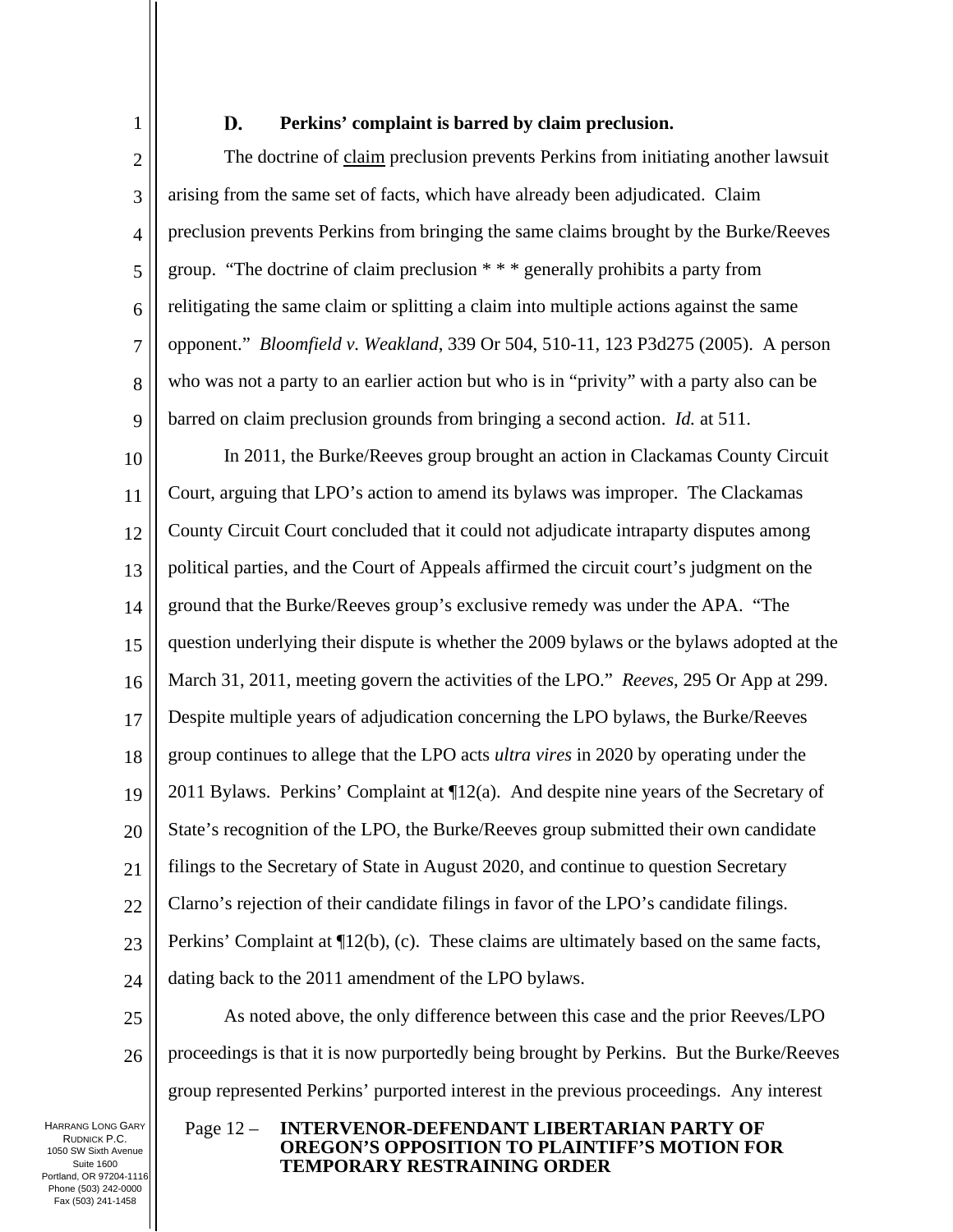1 2 3 4 Perkins has in running against a challenger who was nominated under different bylaws (if that can even reasonably be an interest) was protected and adjudicated by the Burke/Reeves group, who have repeatedly and exhaustively sought rulings on that exact claim to protect their same interest, without success.

5 6 7 It cannot reasonably be disputed that, behind Perkins, the Burke/Reeves group is seeking a ruling from this court that prior Secretaries of State and courts have refused to provide them. The issues and claims are precluded.

8

9

# **1. Neither the Secretary of State nor this court can adjudicate the LPO's intraparty dispute.**

10 11 12 13 14 15 16 17 18 As the Clackamas County Circuit Court concluded when it considered this issue in 2012, the First and Fourteenth Amendments to the United States Constitution prohibit states from deciding governance disputes with political parties. Steringer Decl. Ex. 3. Freedom of association under the Constitution of the United States "encompasses a political party's decisions about the identity of, and the process for electing, its leaders." *Eu v. San Francisco Cnty. Democratic Cent. Comm*., 489 US 214, 229, 109 S Ct 1013 (1989). When laws "burden the association rights of political parties and their members, the question is whether they serve a compelling state interest." *Id.* at 231. Thus, the question in this case is whether application of state law to grant the relief requested by plaintiffs would serve a compelling state interest.

As to whether resolving an intraparty leadership struggle furthers a compelling state interest, the Court could not be clearer: "the State has no interest in 'protect[ing] the integrity of the Party against the Party itself.'" *Eu*, 489 US at 232 (quoting *Tashjian v. Republican Party of Connecticut*, 479 US 208, 224, 107 S Ct 544 (1986)). Instead, "a State has a legitimate interest 'in orderly elections, not orderly parties.'" *Eu*, 489 US at 221-22 (quoting *San Francisco Cnty. Democratic Cent. Comm.*, 826 F2d 814 (9th Cir 1987)). Thus, the Court has ruled that intraparty disputes must be resolved, if at all, by the party's political processes, rather than in the courts*. See O'Brien v. Brown*, 409 US 1,

HARRANG LONG GARY RUDNICK P.C. 1050 SW Sixth Avenue Suite 1600 Portland, OR 97204-1116 Phone (503) 242-0000 Fax (503) 241-1458

### Page 13 – **INTERVENOR-DEFENDANT LIBERTARIAN PARTY OF OREGON'S OPPOSITION TO PLAINTIFF'S MOTION FOR TEMPORARY RESTRAINING ORDER**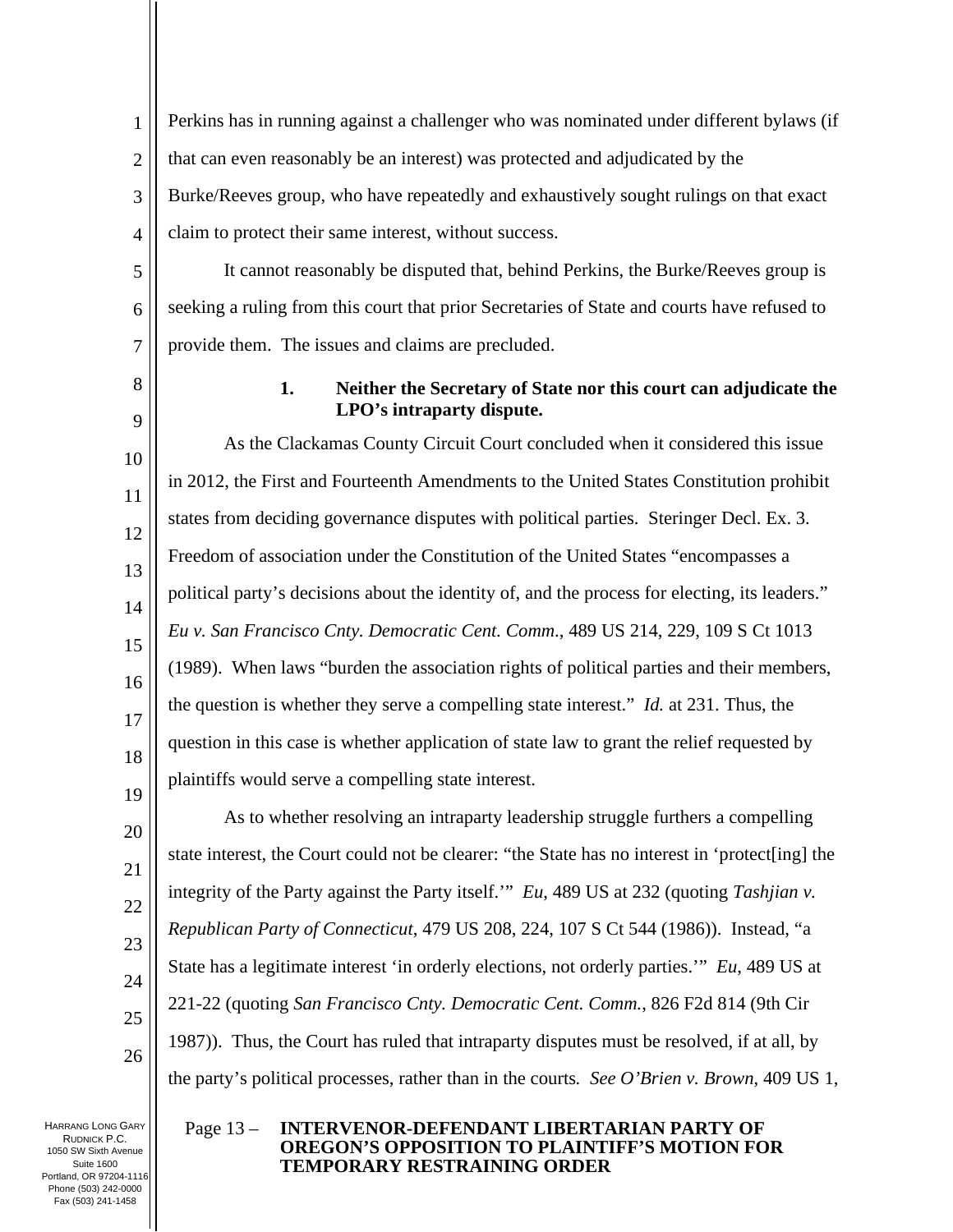1 2 3 4-5, 92 S Ct 2718 (1972) (reasoning that the party's "convention itself is the proper forum for determining intra-party disputes," and that "the political processes" should "function free from judicial supervision").

- 4 5 6 7 8 9 10 11 12 13 14 15 16 17 18 19 20 Thus, the question in this case is whether Perkins' claims seek to resolve an intraparty dispute, which may not be adjudicated in a state tribunal, or whether state action was justified by a compelling state interest such as maintaining the integrity of state elections. On this point, the record is clear. Perkins' complaint turns entirely on her argument that the 2011 Bylaws are null and void. Perkins' Complaint ¶12. Burke's declaration repeatedly characterizes this action as an intraparty dispute – one between the Reeves group and "a renegade group of libertarians." Burke's Decl. at ¶5. Perkins' requested relief follow from those premises, seeking an injunction prohibiting Secretary Clarno from recognizing the LPO and instating the Burke/Reeves group's candidates. That is, Perkins' own pleading conclusively establishes that she is asking this court to decide who are the leaders of a political party and what set of party bylaws governed their activities. One cannot read the U.S. Supreme Court decisions in *Eu* and conclude that court intervention in such matters is permissible. *Accord Pilloud v. King County Repub. Central Comm.*, 189 Wash2d 599, 603-04, 404 P3d 500 (2017) (holding statute unconstitutional where it specified the manner in which an internal office was filled, interfering with political committee's discretion in organizing itself and selecting its leaders).
- 21

#### **2. The LPO properly amended its bylaws in 2011**

22 23 24 25 26 Oregon law authorized the LPO State Committee to adopt the 2011 Bylaws for ratification or veto by Libertarian electors. ORS 248.072 provides that "[t]he state central committee is the highest party authority in the state and may adopt rules or resolutions for any matter of party government which is not controlled by the laws of this state."

HARRANG LONG GARY RUDNICK P.C. 1050 SW Sixth Avenue Suite 1600 Portland, OR 97204-1116 Phone (503) 242-0000 Fax (503) 241-1458

#### Page 14 – **INTERVENOR-DEFENDANT LIBERTARIAN PARTY OF OREGON'S OPPOSITION TO PLAINTIFF'S MOTION FOR TEMPORARY RESTRAINING ORDER**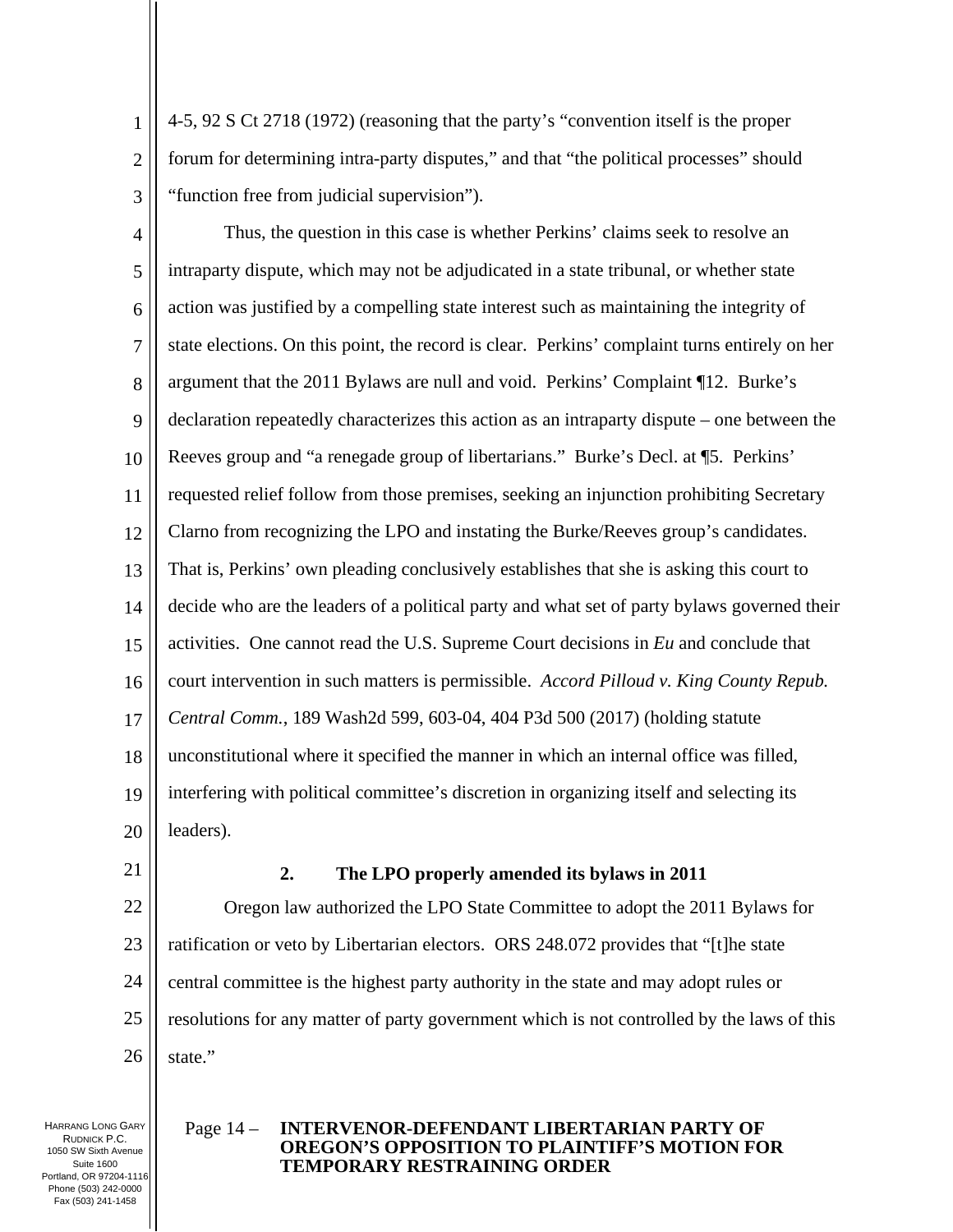| $\mathbf{1}$   | The Burke/Reeves group previously has argued that only major political parties                             |
|----------------|------------------------------------------------------------------------------------------------------------|
| $\overline{2}$ | have "state central committees" and, therefore, ORS 248.072 cannot apply to LPO, a                         |
| 3              | minor political party. That position finds no support in the text of ORS 248.072 or in the                 |
| $\overline{4}$ | views of the Oregon Secretary of State, the official charged with administering ORS                        |
| 5              | chapter 248. See Steringer Decl. Ex. 5 at 5 (Secretary of State letter referencing the LPO                 |
| 6              | state central committee). As such, ORS 248.072 empowered the LPO State Committee,                          |
| 7              | as that entity was constituted on March 21, 2011, to adopt new governing rules and to                      |
| 8              | submit them for ratification or veto by all Libertarian electors.                                          |
| 9              | The Burke/Reeves group also previously argued that ORS 248.004 makes                                       |
| 10             | political parties subject to all of ORS chapter 65, notwithstanding that the LPO is not                    |
| 11             | incorporated as a nonprofit corporation. Assuming arguendo that ORS chapter 65                             |
| 12             | applies to the LPO, that chapter authorized the LPO State Committee to revise the bylaws                   |
| 13             | in March 2011 and send them out for ratification or veto by Libertarian electors. ORS                      |
| 14             | 65.464 provides:                                                                                           |
| 15             | "(1) A corporation's board of directors may amend or                                                       |
| 16             | repeal the corporation's bylaws unless:                                                                    |
| 17             | "(a) The articles of incorporation or this chapter<br>reserve this power exclusively to the members, or to |
| 18             | a party authorized under ORS 65.467, or both, in<br>whole or in part; or                                   |
| 19             | "(b) The Members entitled to vote on bylaws, in                                                            |
| 20             | amending or repealing a particular bylaw, provide<br>expressly that the board of directors may not amend   |
| 21             | or repeal that bylaw.                                                                                      |
| 22             | "(2) A corporation's members entitled to vote on bylaws,<br>subject to ORS 65.67, may amend or repeal the  |
| 23             | corporation's bylaws even though the bylaws may also be<br>amended or repealed by its board of directors." |
| 24             | The LPO State Committee would be the "board" or "board of directors" for                                   |
| 25             | purposes of ORS 65.464, because those terms are defined in relevant part as "the                           |
| 26             | individual or individuals vested with overall management of the affairs of the domestic or                 |
|                |                                                                                                            |

HARRANG LONG GARY RUDNICK P.C. 1050 SW Sixth Avenue Suite 1600 Portland, OR 97204-1116 Phone (503) 242-0000 Fax (503) 241-1458

### Page 15 – **INTERVENOR-DEFENDANT LIBERTARIAN PARTY OF OREGON'S OPPOSITION TO PLAINTIFF'S MOTION FOR TEMPORARY RESTRAINING ORDER**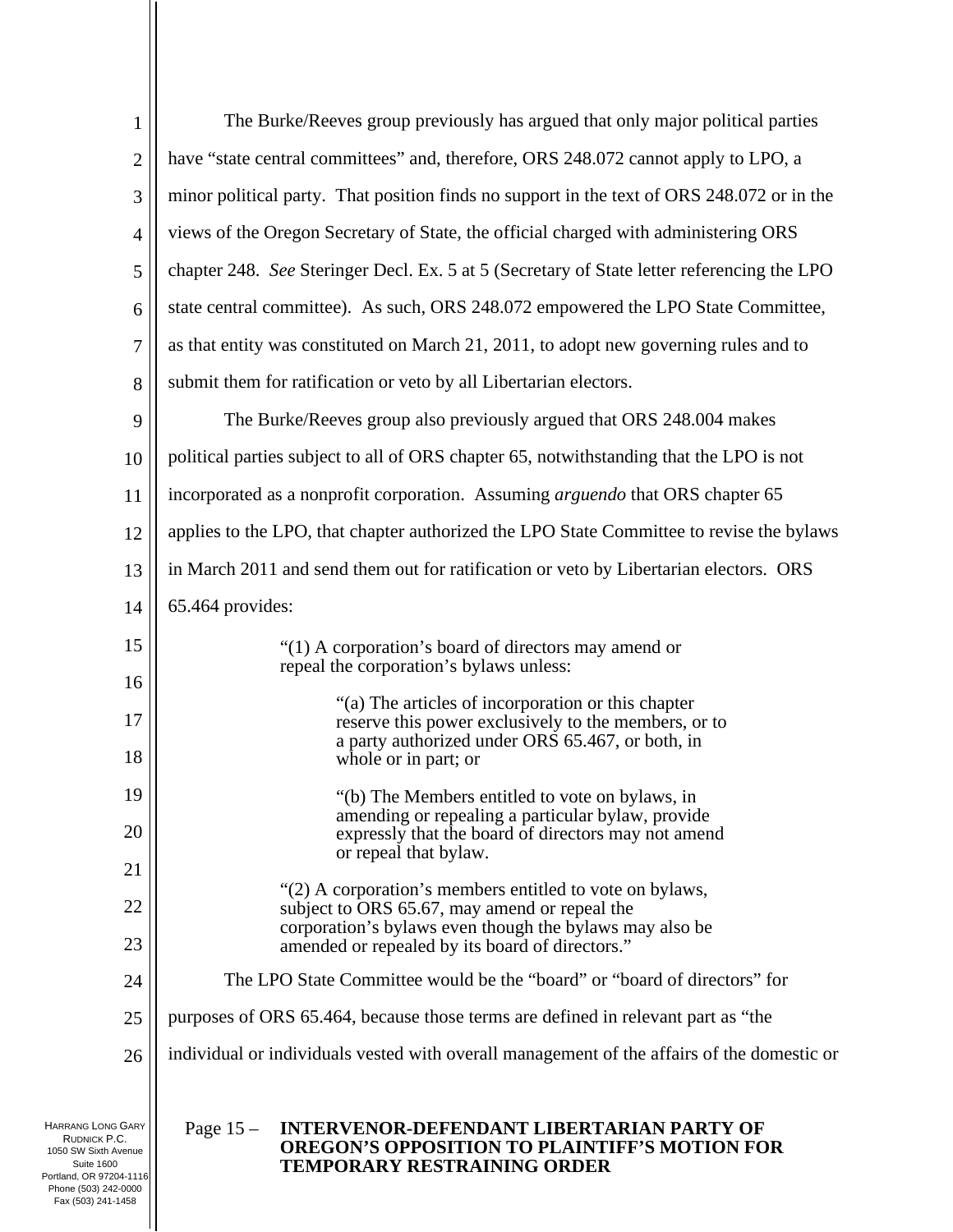1 2 3 4 foreign corporation, irrespective of the name by which the individual or individuals are designated \* \* \*." ORS 65.001(4). Under the 2007 LPO Constitution, the LPO State Committee is vested with the overall management of the affairs of the organization. *Reeves*, 295 Or App at 299 n 1.

5 6 7 8 9 10 11 12 13 Under ORS 65.464(1), the LPO State Committee could amend or repeal the bylaws unless the organization's articles of incorporation or another provision of ORS Chapter 65 reserved that right to the membership, or unless the membership expressly provided that the LPO State Committee could not amend or repeal a particular bylaw. No articles of incorporation or provision in ORS Chapter 65 reserved the power to amend or repeal bylaws to the organization's members, and the LPO membership did not expressly provide that the LPO State Committee could not amend or repeal any particular bylaws. Therefore, the LPO State Committee's adoption of the 2011 Bylaws was a valid act under ORS 65.464(1).

14 15 16 17 18 19 20 Additionally, with one limitation not applicable here, ORS 65.464(2) empowers the LPO membership at large to amend or repeal the bylaws even if the LPO State Committee also may amend or repeal the bylaws. More than 96% of LPO electors who cast votes ratified the 2011 Bylaws that were approved by the LPO State Committee. Thus, notwithstanding any inconsistent provision in the 2009 Bylaws, ORS 65.464 authorized the actions of the LPO State Committee and the LPO membership to adopt the 2011 Bylaws.

21 22 23 24 25 26 Grasping at straws, the Burke/Reeves group – through Perkins—latches on to a footnote in the Court of Appeals' opinion indicating that neither the 2007 Constitution nor the 2009 Bylaws allowed the State Committee to amend or replace the bylaws. The Court of Appeals made no decision based on that observation, however, and did not address the LPO's arguments on why the 2011 Bylaws were properly adopted notwithstanding the quoted terms of the 2009 Bylaws. In fact, the court said that the

HARRANG LONG GARY RUDNICK P.C. 1050 SW Sixth Avenue Suite 1600 Portland, OR 97204-1116 Phone (503) 242-0000 Fax (503) 241-1458

### Page 16 – **INTERVENOR-DEFENDANT LIBERTARIAN PARTY OF OREGON'S OPPOSITION TO PLAINTIFF'S MOTION FOR TEMPORARY RESTRAINING ORDER**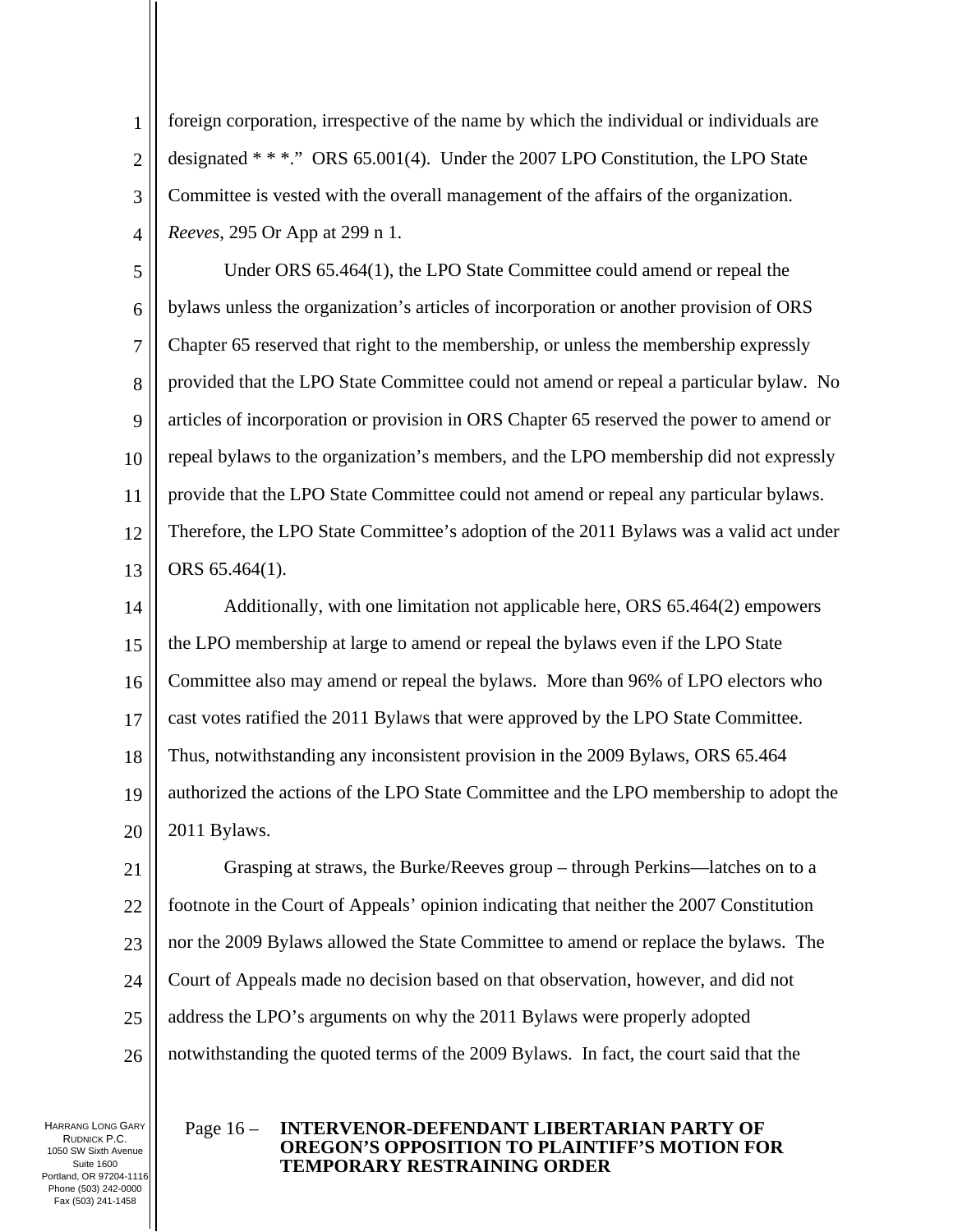Page 17 – **INTERVENOR-DEFENDANT LIBERTARIAN PARTY OF OREGON'S OPPOSITION TO PLAINTIFF'S MOTION FOR TEMPORARY RESTRAINING ORDER**  HARRANG LONG GARY 1 2 3 4 5 6 7 8 9 10 11 12 13 14 15 16 17 18 19 20 21 22 23 24 25 26 opinion "does not purport to interpret the 2009 bylaws." *Reeves v. Wagner*, 295 Or App at 299 n 1. The Court of Appeals' comment was *dictum*, a judicial comment that is unnecessary to the decision in the case and therefore is not precedential. *Engweiler v. Persson,* 354 Or 549, 558, 316 P3d 264 (2013). **3. Perkins has not joined all necessary parties.**  Perkins seeks relief which would implicate the rights of  $26$  LPO candidates.<sup>2</sup> Yet Perkins has not joined those 26 individuals in an action which would remove their names from the 2020 election ballot. Because the LPO-nominated candidates are necessary parties, Perkins must join them to this action and notify them of this proceeding before any relief can be entered that impairs their rights. ORCP 29 A provides, in pertinent part: "A person who is subject to service of process shall be joined as a party in the action if (1) in that person's absence complete relief cannot be accorded among those already parties, or (2) that person claims an interest relating to the subject of the action and is so situated that the disposition in that party's absence may (a) as a practical matter impair or impede the person's ability to protect that interest." Whether a person is indispensable and whether a particular lawsuit must be dismissed in the absence of that person can only be determined in the context of particular litigation. *Steers v. Rescue 3, Inc.*, 146 Or App 746, 749, 934 P2d 532 (1997). That is, "in each case the court must consider the particular circumstances and determine whether, as a practical matter, the proceedings can properly continue without the absent person." *Id.* at 750. Under the rule, the court must first consider whether the parties in the case can receive complete justice while not prejudicing the absent party. *Id.* at 751. Here, it cannot reasonably be disputed that a court order requiring Secretary Clarno to remove the names of the 26 LPO-nominated candidates from the 2020 election 2 Sandra Nelson and Harmony Mulkey are also the Burke/Reeves group's candidate nominees and Defendant Dye is a party to this action. Thus, of the 29 candidates nominated by LPO, 26 of them will be prejudiced by their absence from this litigation.

RUDNICK P.C. 1050 SW Sixth Avenue Suite 1600 Portland, OR 97204-1116 Phone (503) 242-0000 Fax (503) 241-1458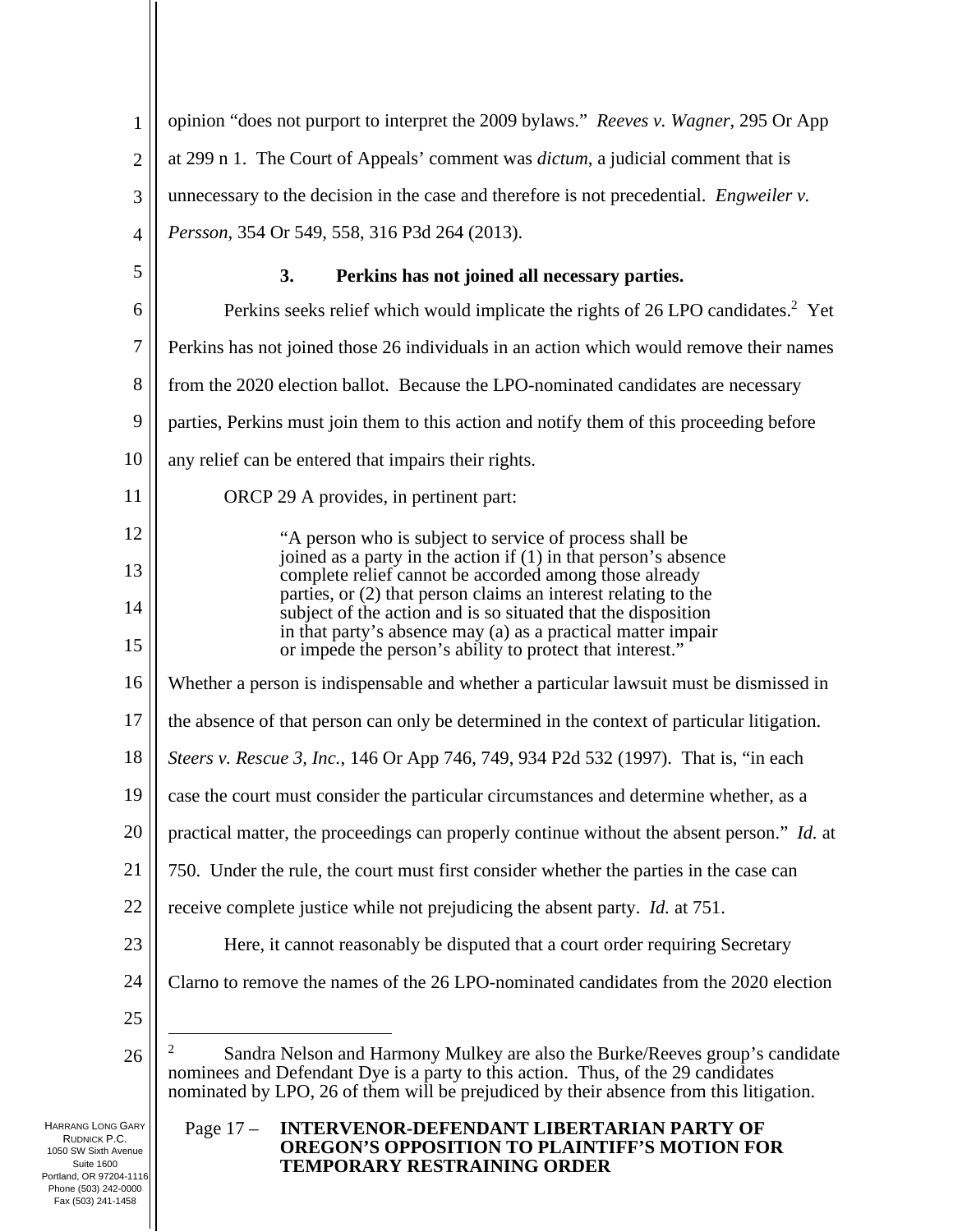1 2 3 4 ballot will prejudice those individuals. The LPO candidates have an interest in sustaining Secretary Clarno's acceptance of their candidate filings, which will allow voters to elect them into office. Those individuals will be immediately and irreparably harmed if this court were to grant the relief Perkins seeks, all without notice and the ability to be heard.

#### E. **A temporary restraining order would spare Perkins no harm, but would irreparably harm LPO.**

In deciding whether to grant a temporary restraining order, this court must consider whether the moving party will be irreparably harmed during the litigation if the injunction is not issued, and balance that against the harm it would cause to the opposing party. Those considerations tilt entirely in favor of denying Perkins' motion.

Perkins has failed to provide any evidence that the outcome of her race turns on whether Gary Dye also is on the ballot. As the moving party, it was her burden to come forward with that evidence. Thus, she has failed to prove irreparable harm.

14 15 16 17 18 19 20 21 22 23 The LPO, on the other hand, would be irreparably harmed by the temporary restraining order Perkins seeks. She is asking this court to remove 27 LPO candidates who were nominated through a statewide mail ballot sent to every LPO member in Oregon, and replace them with four candidates "nominated" by the Burke/Reeves group in a process that has not been described by her. Of the four candidates put forward by the Burke/Reeves group, three of them are the Republican nominees for those offices and the other one is Reeves himself. The result would be the disenfranchisement of the LPO electors who cast primary votes and of every Oregon elector who wishes to vote for an LPO candidate in the 2020 general election. Obviously, Perkins' requested relief would also irreparably harm the LPO candidates pulled off the ballot.

Perkins will not suffer irreparable harm, loss, or damage by Dye's inclusion on the ballot; she herself has admitted that she faces two other opponents, including her "principal opponent," incumbent Senator Jeff Merkley. Perkins Decl. at ¶2. The LPO,

HARRANG LONG GARY RUDNICK P.C. 1050 SW Sixth Avenue Suite 1600 Portland, OR 97204-1116 Phone (503) 242-0000 Fax (503) 241-1458

24

25

26

5

6

7

8

9

10

11

12

13

### Page 18 – **INTERVENOR-DEFENDANT LIBERTARIAN PARTY OF OREGON'S OPPOSITION TO PLAINTIFF'S MOTION FOR TEMPORARY RESTRAINING ORDER**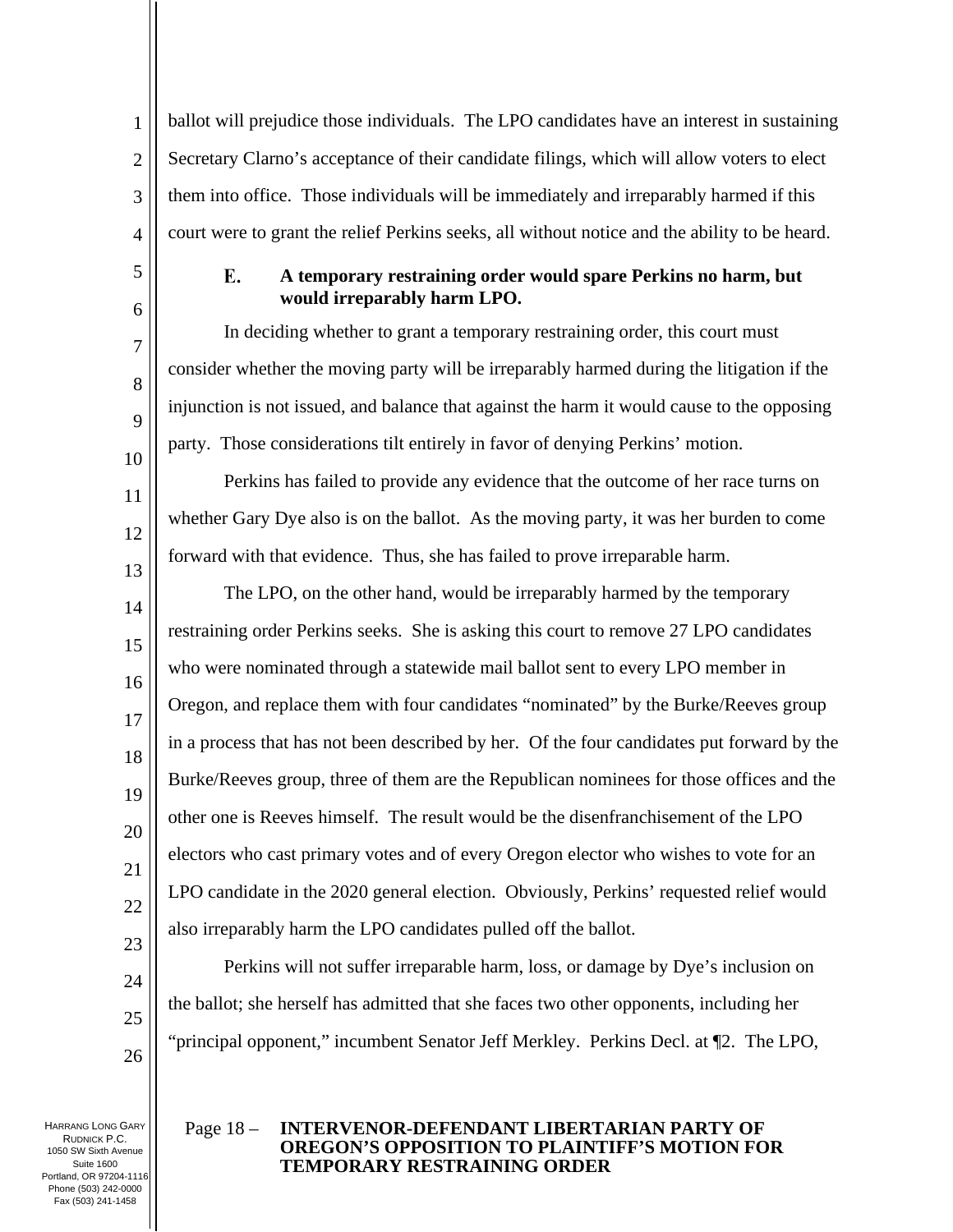1 2 its candidates, LPO electors, and all Oregon electors would be irreparably harmed by the relief Perkins seeks. The balance of harms requires denial of Perkins' motion.

3

#### $\mathbf{F}_{\cdot}$ **The public interest requires denial of the motion.**

4 5 6 7 8 Restraining Secretary Clarno from issuing ballots with the LPO's nominated candidates under bylaws which have been ratified by the LPO electors and accepted by the Oregon Secretary of State since 2011 would deprive every Oregonian of the right to vote for LPO's nominated candidates. The motion for temporary restraining order must be denied.

9

# **IV. CONCLUSION**

10 11 12 13 14 15 16 17 18 19 20 21 22 23 24 25 26 The LPO respectfully requests this court deny Perkins' motion for a temporary restraining order. Perkins cannot prevail on the merits – her claims are barred by claim and issue preclusion and the First Amendment prohibits a court's interference in a political party's intraparty disputes. A restraining order would irreparably harm the 27 LPO-nominated candidates. Finally, the public interest requires denial of Perkins' motion, which would deprive every Oregonian voter the right to vote for LPO's nominated candidates. DATED this 14th day of September, 2020. HARRANG LONG GARY RUDNICK P.C. By: *s/ C. Robert Steringer* C. Robert Steringer, OSB #983514 bob.steringer@harrang.com Erica Tatoian, OSB #164896 erica.tatoian@harrang.com *Of Attorneys for Intervenor-Defendant Libertarian Party of Oregon*

HARRANG LONG GARY RUDNICK P.C. 1050 SW Sixth Avenue Suite 1600 Portland, OR 97204-1116 Phone (503) 242-0000 Fax (503) 241-1458

Page 19 – **INTERVENOR-DEFENDANT LIBERTARIAN PARTY OF OREGON'S OPPOSITION TO PLAINTIFF'S MOTION FOR TEMPORARY RESTRAINING ORDER**